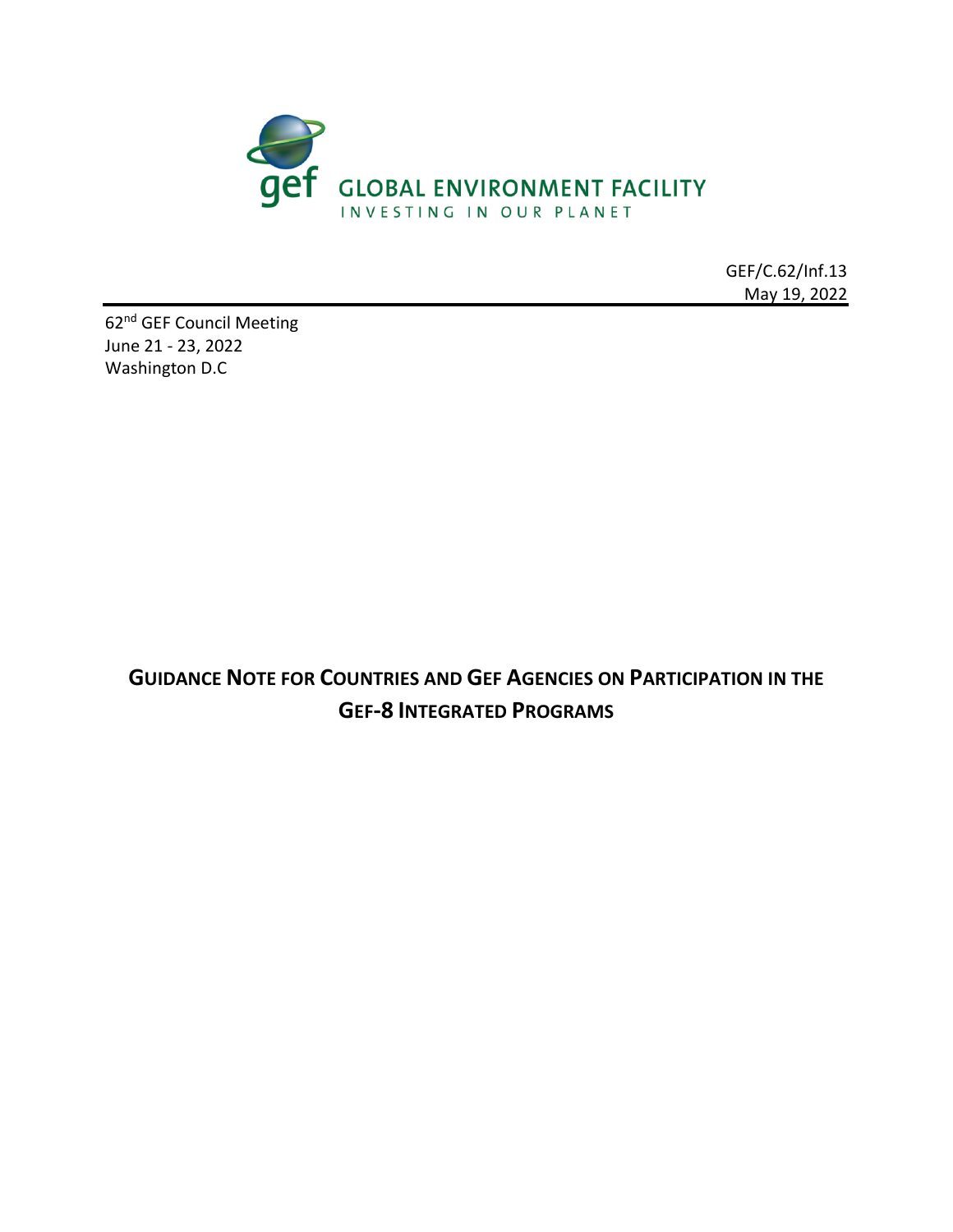## **Table of Contents**

| $\mathbf{L}$ |  |  |  |  |  |  |
|--------------|--|--|--|--|--|--|
| II.          |  |  |  |  |  |  |
|              |  |  |  |  |  |  |
|              |  |  |  |  |  |  |
|              |  |  |  |  |  |  |
| III.         |  |  |  |  |  |  |
|              |  |  |  |  |  |  |
| IV.          |  |  |  |  |  |  |
|              |  |  |  |  |  |  |
|              |  |  |  |  |  |  |
|              |  |  |  |  |  |  |
|              |  |  |  |  |  |  |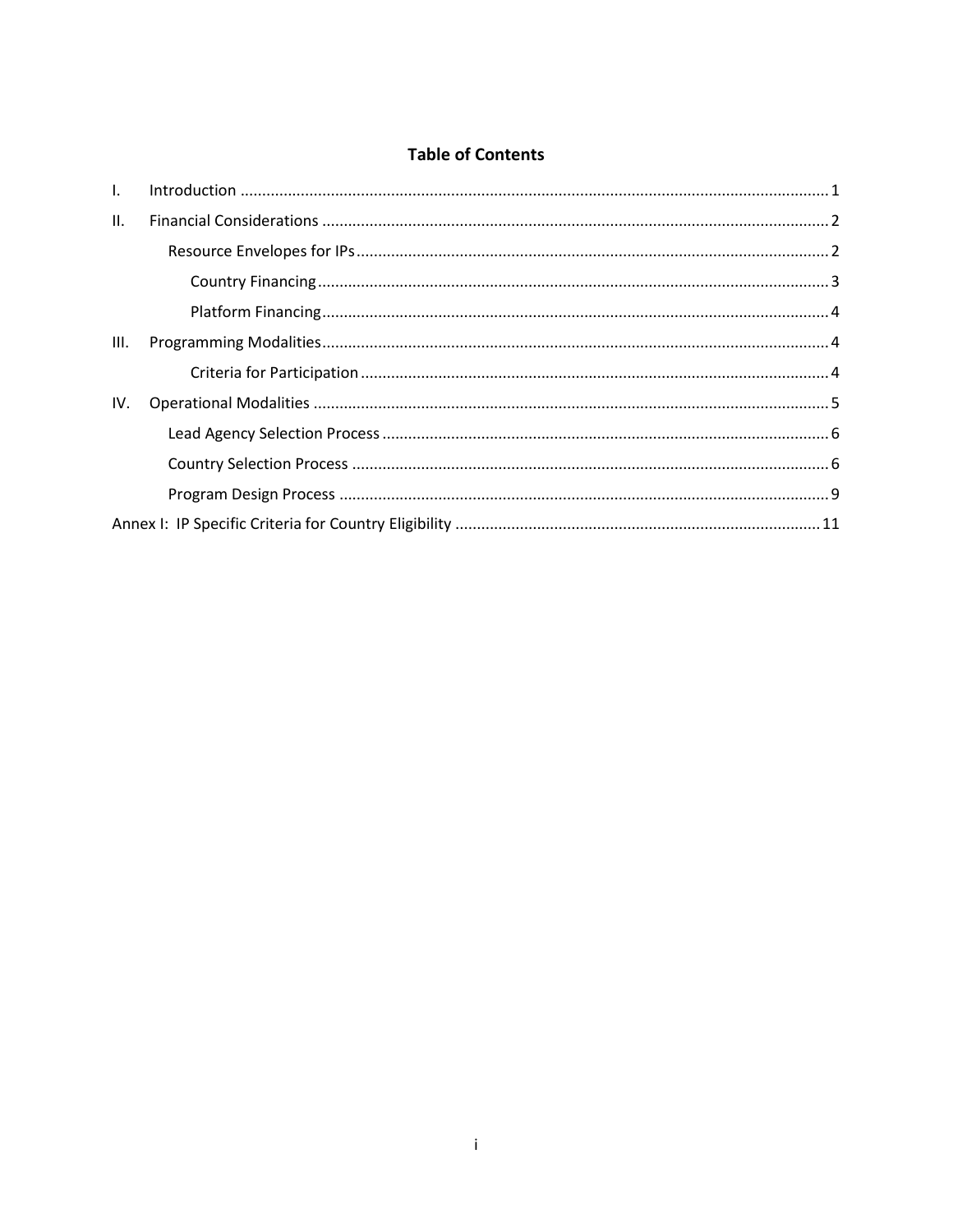### <span id="page-2-0"></span>**I. INTRODUCTION**

1. The [GEF-8 Programming Directions](https://www.thegef.org/council-meeting-documents/gef-r-08-29-rev-01) includes eleven (11) Integrated Programs<sup>1</sup> (IPs) focused on tackling drivers of environmental degradation and advancing systems transformation through the integrated approach. The IPs cover the full spectrum of the GEF mandate as financial mechanism of major multilateral environmental agreements. They are also integral to the GEF-8 Theory of Change for achievement of a healthy, productive, and resilient environment which underpins the well-being of human societies. Furthermore, the scope and breadth of issues covered will specifically address the interest and needs of LDCs and SIDs, and as a result support their post-COVID-19 green and blue recovery effort and strengthen their role in safeguarding the planet.

2. The IPs will enable countries to invest focal area resources in a manner that more directly aligns with national priorities for a green and blue recovery, and for advancing transformative change in key systems. With the IPs, countries can harness synergies across focal areas and generate multiple global environmental benefits. As compared with multi-focal area projects, this increases efficiency and maximizes the use of GEF resources and potential for higher co-financing. This approach also allows countries to address drivers of environmental degradation that have links to regional and global supply chains and are therefore not adequately addressed in single country projects.

3. The purpose of this guidance note is to provide information to countries and Agencies on how these IPs will be operationalized to maximize their potential for achieving the outcomes established in the GEF-8 Programming Directions. This document builds on the *[Note for](https://www.thegef.org/council-meeting-documents/updated-note-operationalizing-gef-8-integrated-programs)*  O*[perationalizing the GEF-8](https://www.thegef.org/council-meeting-documents/updated-note-operationalizing-gef-8-integrated-programs) Integrated Programs* that was prepared during the replenishment process. It is organized in three main sections: The first section describes how the focal areas will be programmed for the IPs based on indicative focal area amounts in the GEF-8 financial scenario; the second section outlines eligibility criteria for country participation from the Programming Directions document; and the third section describes operational aspects related to selection of lead agencies and countries, including indicative timeline for roll-out of the programs.

<sup>1</sup> IPs are: *1) Food Systems, 2) Ecosystem Restoration, 3) Sustainable Cities, 4) Amazon, Congo, and Critical Forest Biomes, 5) Circular Solutions to Plastic Pollution, 6) Blue and Green Islands, 7) Clean and Healthy Ocean, 8) Greening Transportation Infrastructure Development, 9) Net-Zero Nature-positive Accelerator, 10) Wildlife Conservation for Development,* and *11) Elimination of Hazardous Chemicals from Supply Chains*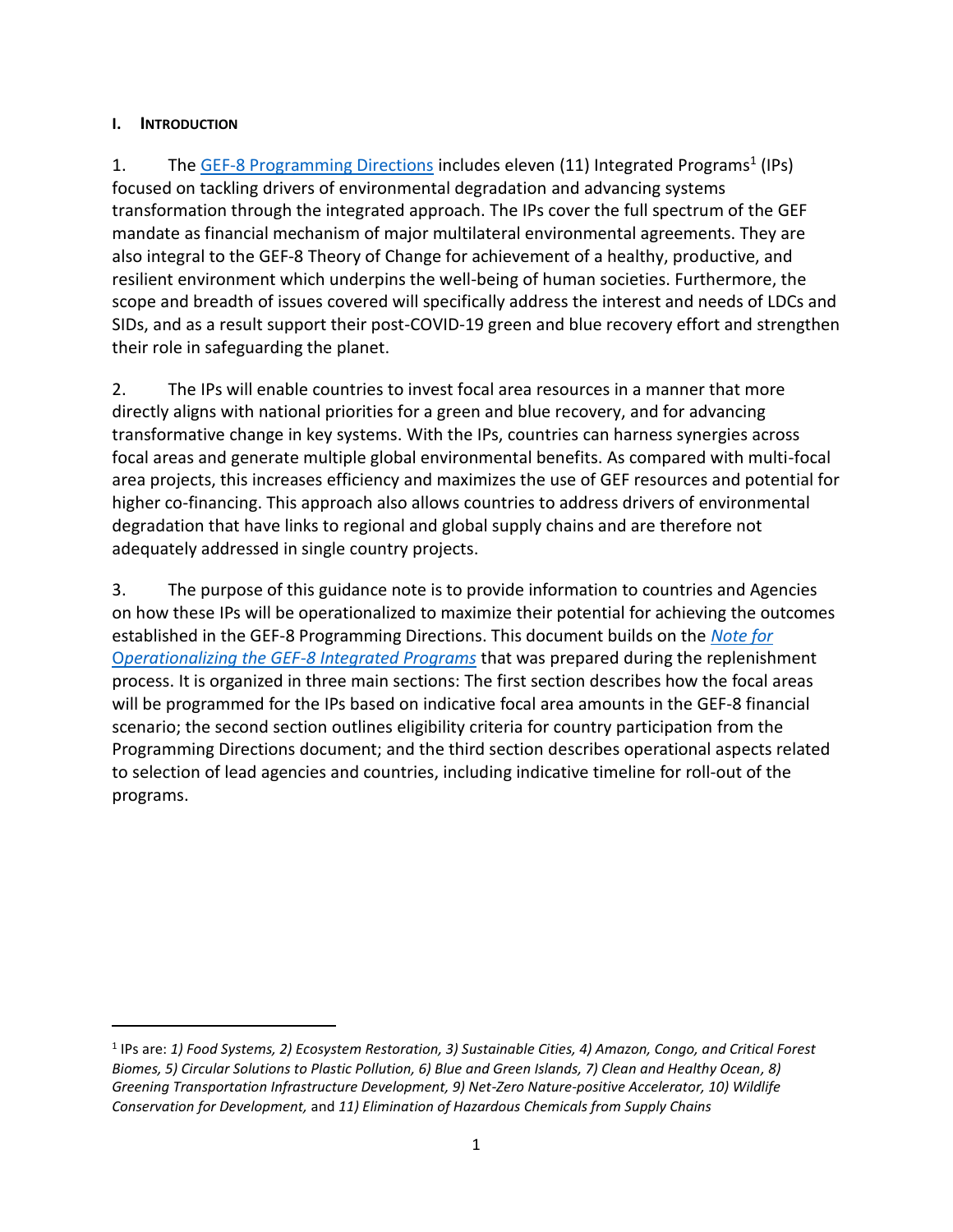### <span id="page-3-0"></span>**II. FINANCIAL CONSIDERATIONS**

4. Financial resources for the IPs are embedded within the GEF-8 focal area allocations. The notional allocation of IP resources between focal areas is largely proportional to the nature of drivers being targeted and relative importance of the expected global environmental benefits. As shown in Table 1, the total envelope includes indicative amounts in the following four categories:

- **STAR** represents the total amount within each focal area that will be allocated to countries through the STAR allocation systems;
- **STAR matching incentives** refers to the country project incentive windows that are a part of the STAR focal area set asides, which will be matched to the STAR resources put towards IPs by countries;
- **Non-STAR** focal area contributions represent the amount from non-STAR focal areas that will be invested in the IPs; and
- **Global Platforms** refer to the coordination and knowledge platforms that support each IP and are not country specific.

## **Table 1. GEF-8 Total Indicative Amounts (US\$ Millions) for IPs**

*Note: The indicative amounts in this Table will be adjusted to the final replenishment total, keeping the proportionality principle agreed in the replenishment decision.*

|                                               |                         | <b>Amount for Country Programming</b>       |                     |                                                     |                             |
|-----------------------------------------------|-------------------------|---------------------------------------------|---------------------|-----------------------------------------------------|-----------------------------|
| (a)<br><b>STAR Focal Areas</b><br>(3:1 ratio) |                         | (b)<br><b>Non-STAR</b><br><b>Focal Area</b> | (c)<br><b>TOTAL</b> | (d)<br><b>Amount for</b><br><b>Global Platforms</b> | <b>TOTAL</b><br>$(c) + (d)$ |
| <b>STAR</b>                                   | <i><b>Incentive</b></i> | <b>Contributions</b>                        | $(a) + (b)$         |                                                     |                             |
| 937                                           | 312                     | 135                                         | 1384                | 180                                                 | 1564                        |

5. The indicative amounts under STAR focal areas (BD, CCM, and LD) includes three of these categories: STAR, STAR Matching incentives, and Global Platforms. Amounts under the two non-STAR focal areas (IW and C&W) include only non-STAR Focal Area contributions and global platforms.

### <span id="page-3-1"></span>**Resource Envelopes for IPs**

6. The total envelope for each IP will be determined during programming. The envelope will include amounts for participating countries (STAR + incentive and non-STAR) and an amount for the coordination platform.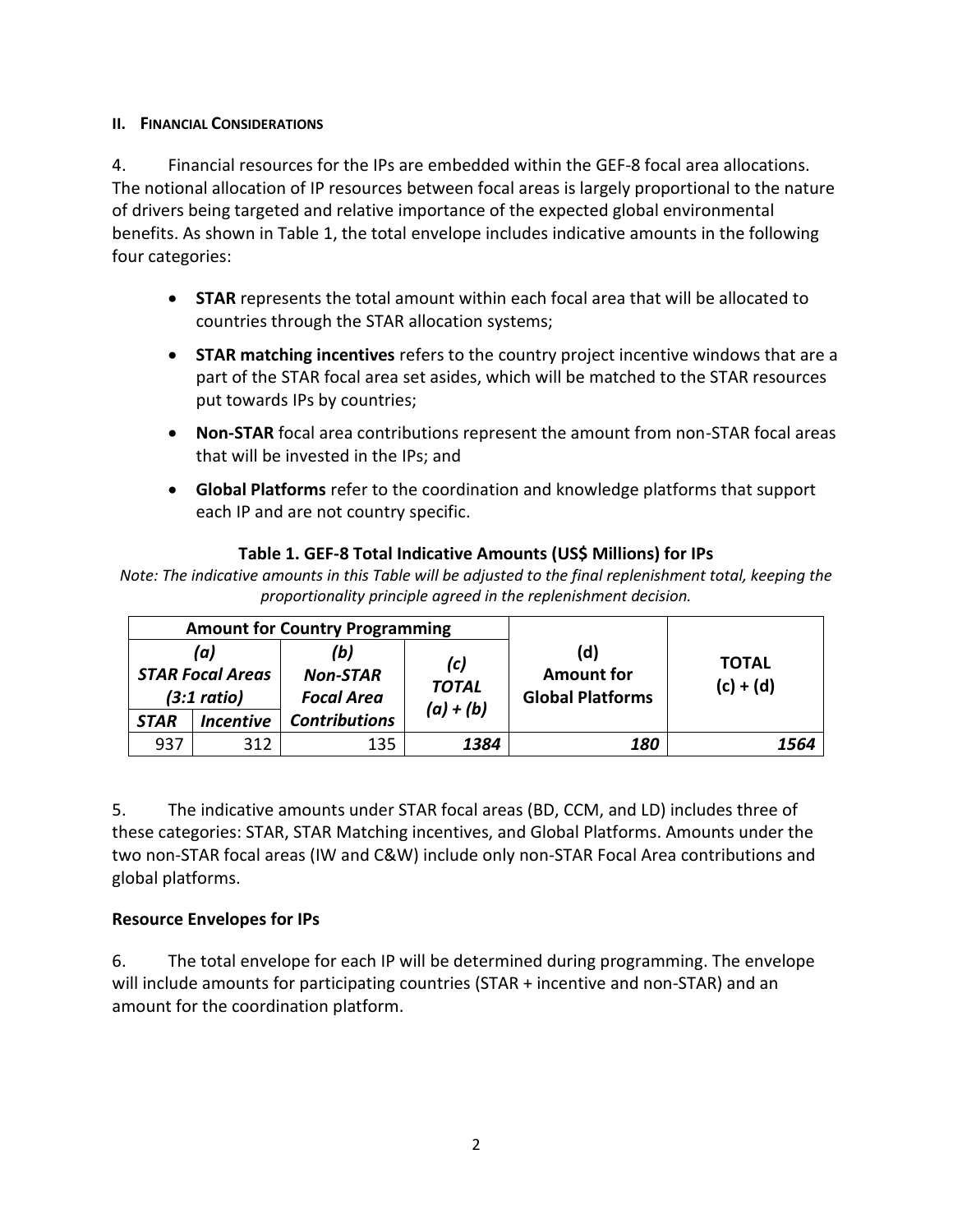# <span id="page-4-0"></span>*Country Financing*

7. Participating country projects will be financed through a combination of **STAR focal area resources** and **matching incentive** set-aside for each IP. In addition, countries will be able to access the **non-STAR focal resources** under IPs for which these resources are prioritized. Countries will decide on amount of STAR resources to allocate, which will then be matched at the ratio of US\$3 of STAR resources to US\$1 of IP incentive set-aside established during the replenishment process. As full-flexibility of STAR allocation will be implemented in GEF-8, participating countries can allocate STAR amounts for their projects based on relative importance of focal areas and potential for contributing GEBs.

8. In order to expand opportunities for countries to participate in more than one IP, while keeping a volume of resources compatible with the achievement of impacts on the ground, a minimum threshold for STAR amount has been set at US\$2 Million. For example, with the STAR to matching incentive ratio of 3:1, a country that allocates only this minimum US\$2 will have an incentive of US\$0.67 million, giving a total of US\$2.67 Million for its project under the program.

9. Figure 1 illustrates how the financing would work using two countries allocating different amounts from their STAR. Both countries have the same total STAR, but *Country A* allocates only US\$6 million drawn equally across the focal areas, while *Country B* allocates US\$9 million with varying amounts from the focal areas. Both are selected to participate in an IP and therefore get the matching incentive at the 3:1 ratio, bringing the total grant amounts for child projects to US\$8 million (Country A) and US\$12 million (Country B). By being part of the IP, both countries also benefit from program-level support through the separately funded Coordination Platform child project.



# **Figure 1. Illustration of Country Resource Programming for IPs**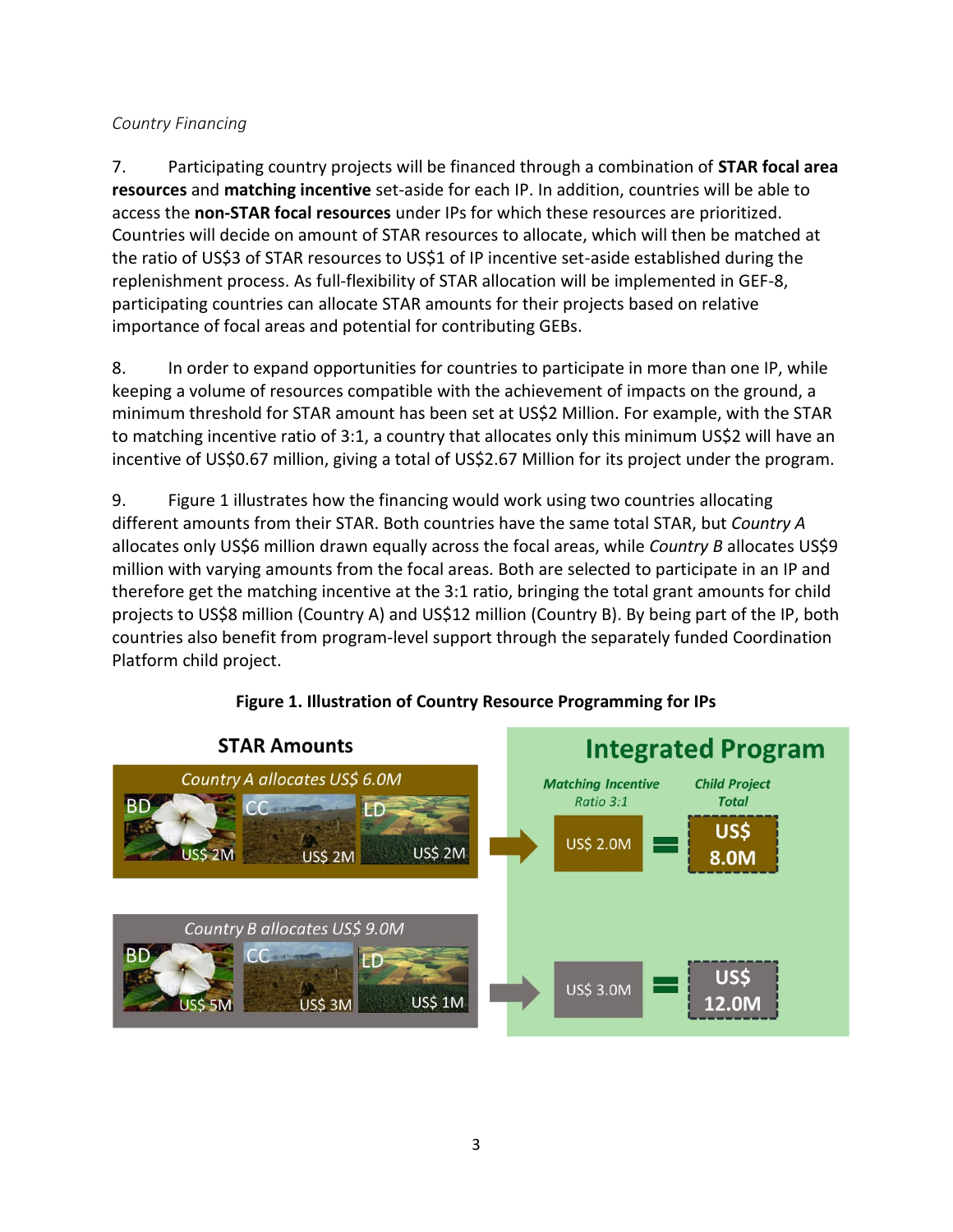10. Contributions from the non-STAR focal areas will be prioritized for IPs that specifically address the IW and C&W focal area priorities as part of the overall programming approach to achieve transformational change. This includes focus on transboundary marine and freshwater systems for IW, and reducing mercury and POPs for C&W. The amounts to be programmed will be based on demands expressed by countries selected to participate in the IPs. The resources will enable more robust programming that benefits a greater diversity of countries across larger geographical areas, with LDCs and SIDS as priorities.

# <span id="page-5-0"></span>*Platform Financing*

11. As stated earlier, focal area resources for the IP platforms are exclusive of country allocations. The actual amount for each IP platform will be based on size of the overall program portfolio, such as number of countries selected, geographical scale, and need for leveraging diverse initiatives and stakeholders. The platforms will be designed as separate child projects focusing on program-level priorities, including governance, knowledge management, and monitoring and reporting.

## <span id="page-5-1"></span>**III. PROGRAMMING MODALITIES**

12. The GEF-8 programming architecture builds on the successful approach in GEF-7 of investing in integrated programming, to maximize potential for more impactful outcomes in key economic systems. The eleven (11) IPs are framed to collectively address major drivers of environmental degradation and deliver multiple benefits across the many thematic dimensions of the GEF mandate. Furthermore, the thematic scope and geographical coverage of these programs are consistent with global aspirations for development pathways that are naturepositive, climate-neutral and with reduced pollution. The programs will make use of relevant global or regional platforms that are attracting a multitude of stakeholders and resources in response to commitments linked to MEAs. The IPs also allow the GEF to better crowd-in other stakeholders, including the private sector, enhance knowledge sharing and learning, and ensure a more effective use of GEF resources.

# <span id="page-5-2"></span>*Criteria for Participation*

13. To ensure that each IP achieves a robust programming towards impactful outcomes and results, countries must be able to target those IPs that offer them the best possible opportunities for supporting a green and blue recovery. Annex 1 provide details on objectives, priorities and requirements for each IP, which countries can use to assess their interest and eligibility to participate. Given the linkages between the programs, countries may wish to consider IPs with criteria that offer the best possible opportunity for harnessing national-level policy options toward impactful environmental outcomes. This may include, for example, alignment with large-scale development initiatives as baseline for co-financing, approach to achieving policy coherence, and existing or planned institutional frameworks or policies to scale-up financing for global environmental benefits.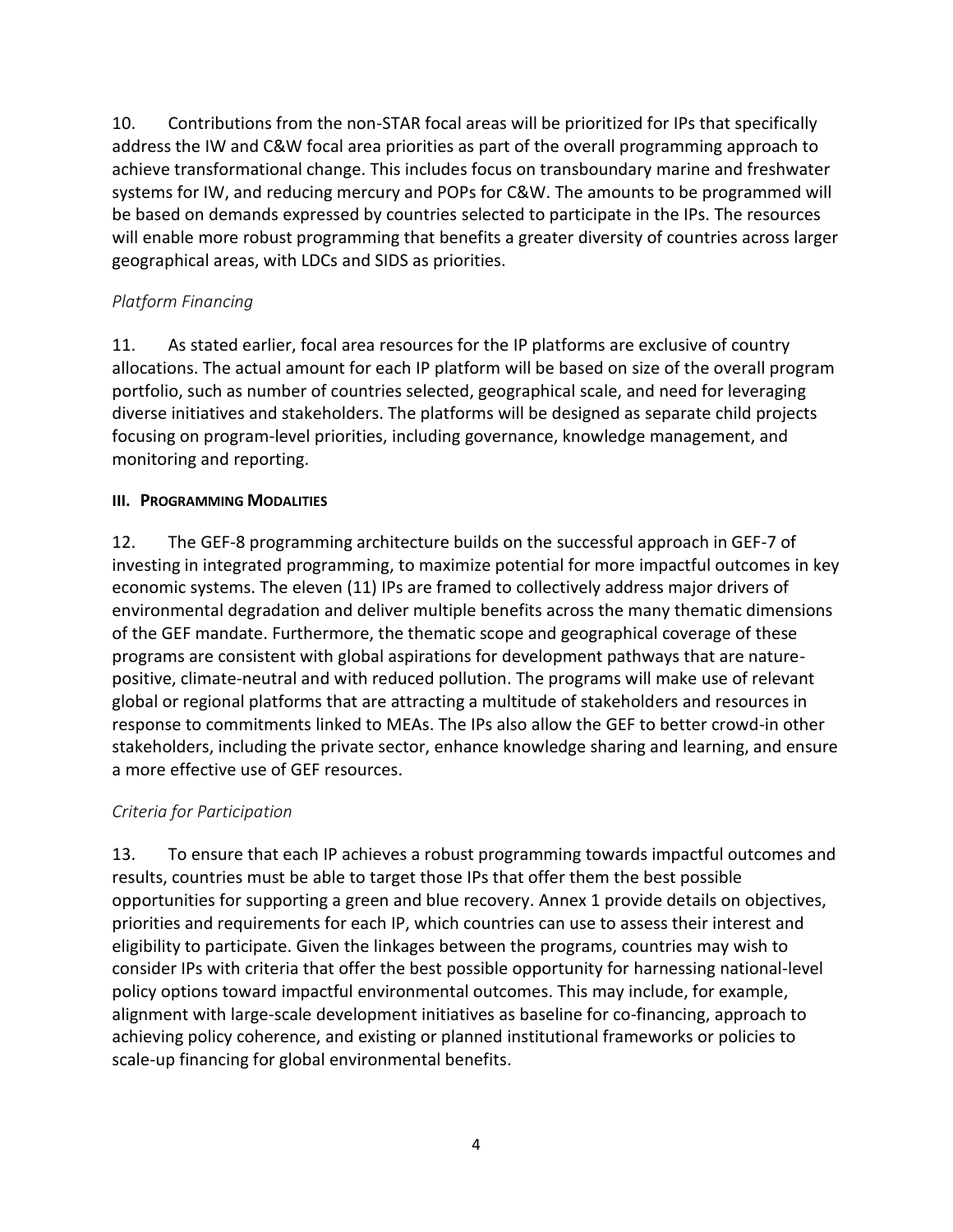14. In addition to the criteria specific to each IP, countries are also expected to demonstrate alignment and consistency with the following GEF priorities:

- *Delivery against core indicator targets* Focus will be given to countries and their respective projects that offer demonstrable evidence of their potential to deliver significant contribution to the GEF-8 core indicator targets through IPs. The GEF-8 Results Framework and proposed targets will serve as the basis for assessing potential contributions by country.
- *Leverage potential* The updated GEF-7 Policy on Co-financing emphasizes the need for countries to mobilize significant co-financing, including leveraged investments. The IPs are expected to play an important role in achieving portfolio level cofinancing targets.
- *Private sector engagement* The GEF-7 Programming Directions includes an emphasis on engagement with the private sector. Countries will need to demonstrate commitment to engaging the private sector through, (i) the potential to influence businesses toward sustainable practices and options that generate multiple environmental benefits, and (ii) the potential to catalyze investment opportunities that can scale-up innovative technologies for global environmental benefits.
- *Gender integration* In accordance with the goals and principles as set out in the GEF's Policy on Gender Equality, all GEF investments are required to address gender equality as a priority. The GEF Gender Implementation Strategy outlines strategic entry points for promoting gender equality and women's empowerment in the context of the GEF−8 programming.

15. To ensure coherence and consistency in the overall delivery of each IP, countries must demonstrate commitment to work closely with the global/regional platform that is designed to coordinate and support program-level activities. This requires allocation of funding to facilitate participation in learning and knowledge exchange activities, as well as other Regional/Global Platform activities as needed, which will strengthen alignment of child projects and increase potential for transformational impact.

### <span id="page-6-0"></span>**IV. OPERATIONAL MODALITIES**

<span id="page-6-1"></span>16. This section focuses specifically on processes involved in developing the IPs, which would culminate in Program Framework Documents to be included in Council Work Programs. The processes include selection of lead agencies for each IP, selection of countries for participation, and preparation of the PFDs.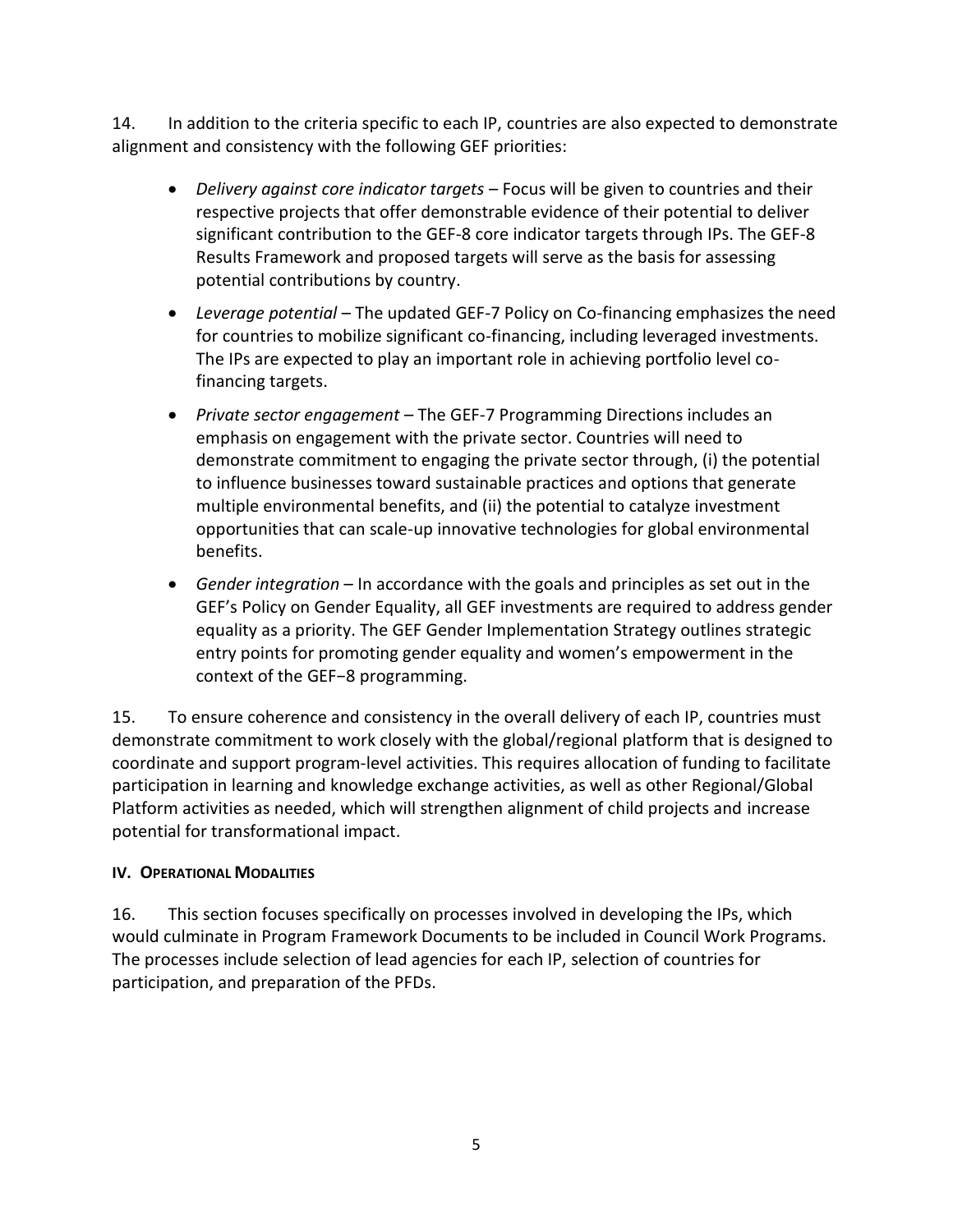### **Lead Agency Selection Process**

17. The Lead Agency<sup>2</sup> will be selected through a consultative process among participating Agencies, facilitated by the GEF Secretariat. The Lead Agency selection process will build on experiences from GEF-6 and GEF-7, with improvements to enhance greater clarity of roles and responsibilities based on recommendations from *OPS7 Formative Evaluation*. The process will enable Agencies to demonstrate their capability to carry out the responsibilities associated with the role, including comparative advantage to coordinate the program, and willingness to work with participating countries and other GEF Agencies. The *OPS7 Formative Evaluation* particularly emphasized collaboration with other GEF Agencies was as critical role for the Lead Agency as this will strengthen program level monitoring and evaluation.

18. All 18 GEF Agencies will be given the opportunity to express interest in taking a role as Lead Agency. A separate *Note on Lead Agency Terms of Reference and Selection Process* has been prepared with detailed guidance for GEF agencies, including criteria and requirements for each IP.<sup>3</sup> While each IP is expected to be led by a single GEF agency, the Note also specifies expectations on *co-leadership* for agencies seeking to submit such proposals. Because lead agencies are required to be fully engaged with programming of the IPs early on, the selection process will precede those for countries. Furthermore, lead agencies selection process will be done concurrently for all 11 programs, as this will enable the GEF secretariat to consult on the best possible options to achieve balance among the Agencies submitting proposals.

# <span id="page-7-0"></span>**Country Selection Process**

19. Countries interested in joining one or more IPs must participate in the selection process. Hence, early in GEF-8 the GEF Secretariat will focus on *upstream country engagement* as a priority for programming the IPs. The upstream engagement will help countries prepare for *expressing interests* in the programs, and at the same time foster dialogue and consultation between countries and GEF agencies on opportunities for collaboration.

<sup>&</sup>lt;sup>2</sup> Selection of an Agency to serve as Lead for an IP does not preclude its selection by a country or countries to serve as Agency for child project(s) under that IP.

<sup>&</sup>lt;sup>3</sup> GEF/C.62/05 GEF-8 Integrated Programs Lead Agency Terms of Reference and Selection Process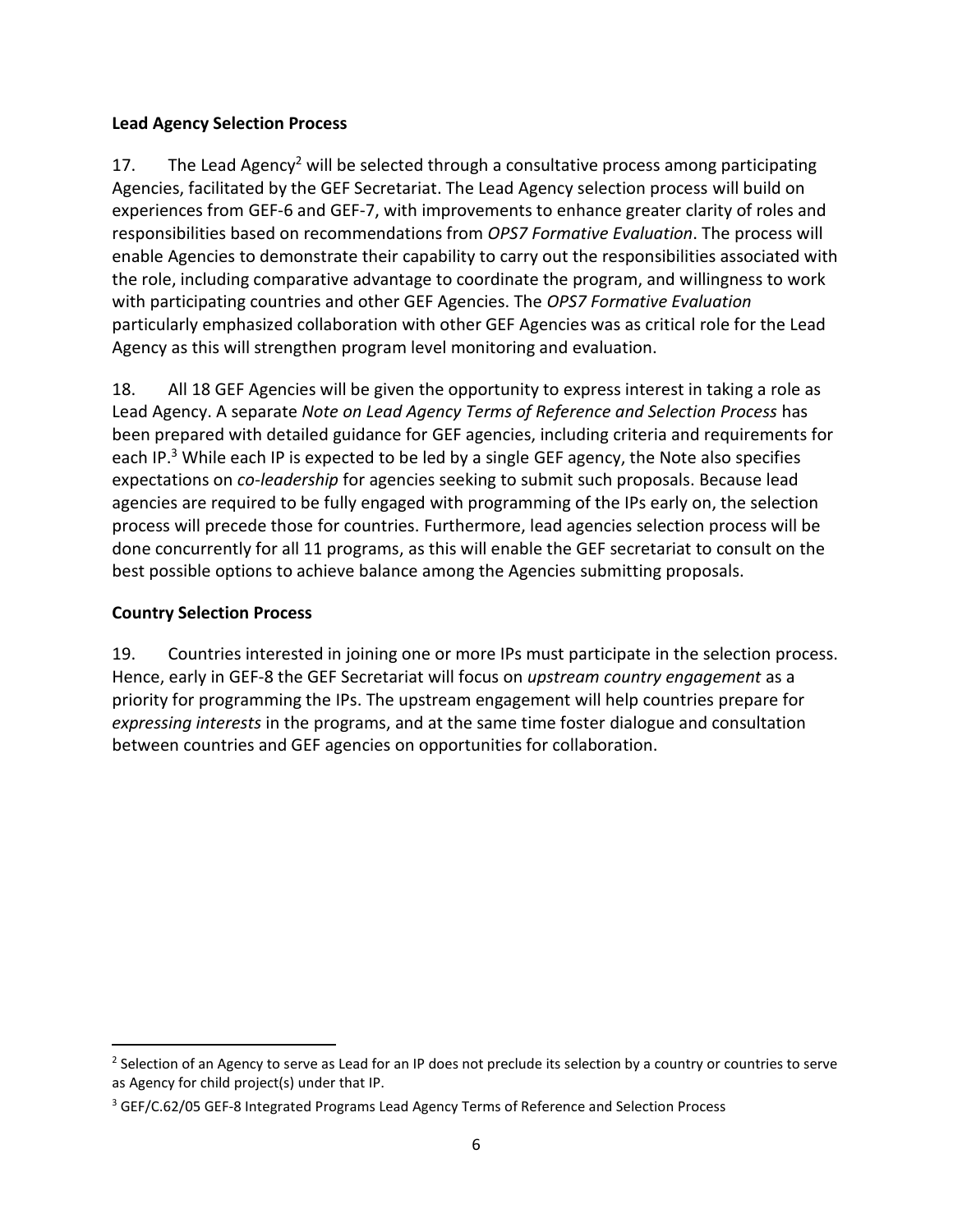### Upstream Country Engagement

20. The GEF Secretariat would invest in early outreach to make countries aware of the various opportunities available to them for programming through the IPs, and clarification of the processes to facilitate their participation.<sup>4</sup> Through Country Engagement Strategy processes, 5 the GEF Secretariat will provide briefings on the IPs and address any concerns related to the criteria and requirements for participation (see Box 1). The briefings will also cover program-level priorities to demonstrate the added-value for countries, such as potential for regional cooperation or transboundary cooperation, south-south exchange and learning, and the opportunity to harness technical expertise for developing local capacity.

#### **Box 1. Harnessing the Country Engagement Strategy for Programming IPs**

The process for rolling out Integrated Programs (IPs) will benefit greatly from the GEF-8 Country Engagement Strategy (CES) to be implemented by the GEF Secretariat. Specifically, the Upstream Programming Support will offer opportunities to provide adequate guidance that will help countries decide how to prioritize their interests in the IPs. Detailed briefings will be prepared on both substantive and operational aspects for presentation and discussion during technical dialogues with countries as well as the Regional GEF-8 Rollout workshops.

#### *a) Upstream Technical and National Dialogues*

Because these dialogues are based on countries' demands for support to strategic portfolio development, the GEF Secretariat will harness them as opportunity to establish how the IPs could be aligned and targeted by each specific country. The engagement will also help the country to clarify national level priorities for advancing systems transformation through the IPs, including specific "levers" and cross-cutting issues to be addressed. The GEF Secretariat anticipates organizing 50 country dialogues in GEF-8.

#### *b) Regional GEF-8 Roll-Out Workshops*

These workshops will bring together groups of countries to provide a high-level view and understanding of the GEF-8 Architecture and Strategy. Detailed breakout sessions are planned, which will create opportunities for high quality technical interactions on both substantive and operational aspects of the IPs as well as the training of participants in the "how to" of GEF-8. The workshops will also be invaluable for programming IPs that are geographically focused (e.g. Amazon, Congo, and Critical Forest Biomes IP), as well as those that require multiple countries to engage across national boundaries (e.g. Clean and Healthy Ocean IP, and Green and Blue Islands IP).

<sup>4</sup> The Secretariat has normally used Country Dialogues, Extended Constituency Workshops, and consultations on margins of regional and global forums to engage with OFPs on such programming issues. The new Country Engagement Strategy has further streamlined this to include Upstream Technical Dialogues.

<sup>&</sup>lt;sup>5</sup> GEF/C.62/Inf.16 GEF-8 Country Engagement Strategy Implementation Arrangements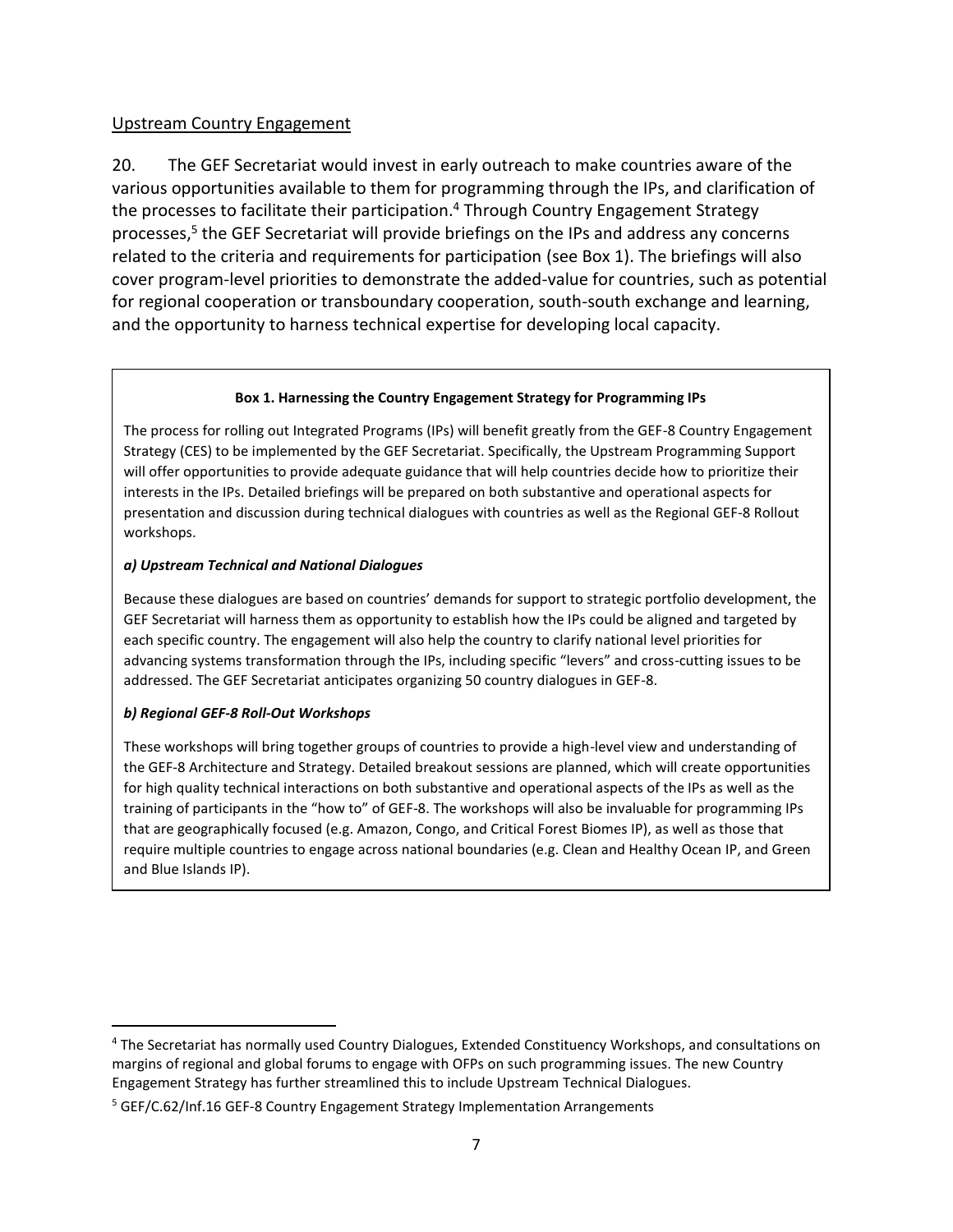21. This aspect of the country engagement strategy will ensure that countries identify and prioritize the IP(s) for which they are best placed to demonstrate efficient use of their STAR, maximize potential for generating global environmental benefits, and contribute significantly to the program level goals of each IP. Countries will then be able to respond to Calls for Expression of Interests (EOIs) when launched by the GEF Secretariat. LDCs and SIDS will be prioritized for engagement to ensure they are prepared to fully explore suitability of the IPs for their national interest, and in some cases, sub-regional or transboundary engagement. The countries will also be in position to harness programming and financing opportunities created to maximize their participation in the IPs, including:

- **the US\$2 Million threshold for triggering the IP incentive**. This will expand opportunities for countries to participate in more than one IP, while keeping a volume of resources compatible with the achievement of impacts on the ground.
- **the imposition of a ceiling<sup>6</sup> on incentive amounts** to ensure eligible LDCs and SIDS or countries with smaller STAR allocations are not overwhelmed by those with higher allocations. For each IP, LDCs and SIDS that meet the minimum threshold requirement will be prioritized first for the incentive amounts.
- **the 3:1 ratio for STAR and matching incentives.** This ratio will ensure that the matching incentive available for each program will accommodate as many eligible countries as possible, including LDCs and SIDS, while at the same achieving the robust portfolio needed for influencing transformative change.

# Calls for Expression of Interests

22. Prior to programming each IP and after the Lead Agency selection process has been completed, a Call for Expression of Interest will be issued to all countries through the GEF Operational Focal Points. The Call will be accompanied by a template with detailed instructions for completion, including requirements for eligibility, details for demonstrating commitment toward the program-level objectives, and potential for multiple global environmental benefits. Countries will be allowed to submit EOIs for any of the IPs they deem as appropriate to their national interest.<sup>7</sup> However, only one EOI per IP will be allowed for any country. Countries will decide on GEF Agencies of their choice for the EOI and, if selected, subsequent preparation of the child project. The process for preparing the EOI represents a timely opportunity for countries to engage with the GEF agency they choose to work with for their proposed child project. The selected agency will therefore be well-placed to provide technical support and address any concerns from countries related to GEF requirements for the IPs.

 $6$  The actual amount for a ceiling will be determined at the time when countries have been selected and the IP portfolio is being decided.

 $7$  Countries selected for multiple IPs will need to ensure that there is efficient coordination and alignment between the projects where approapriate to harness synergies.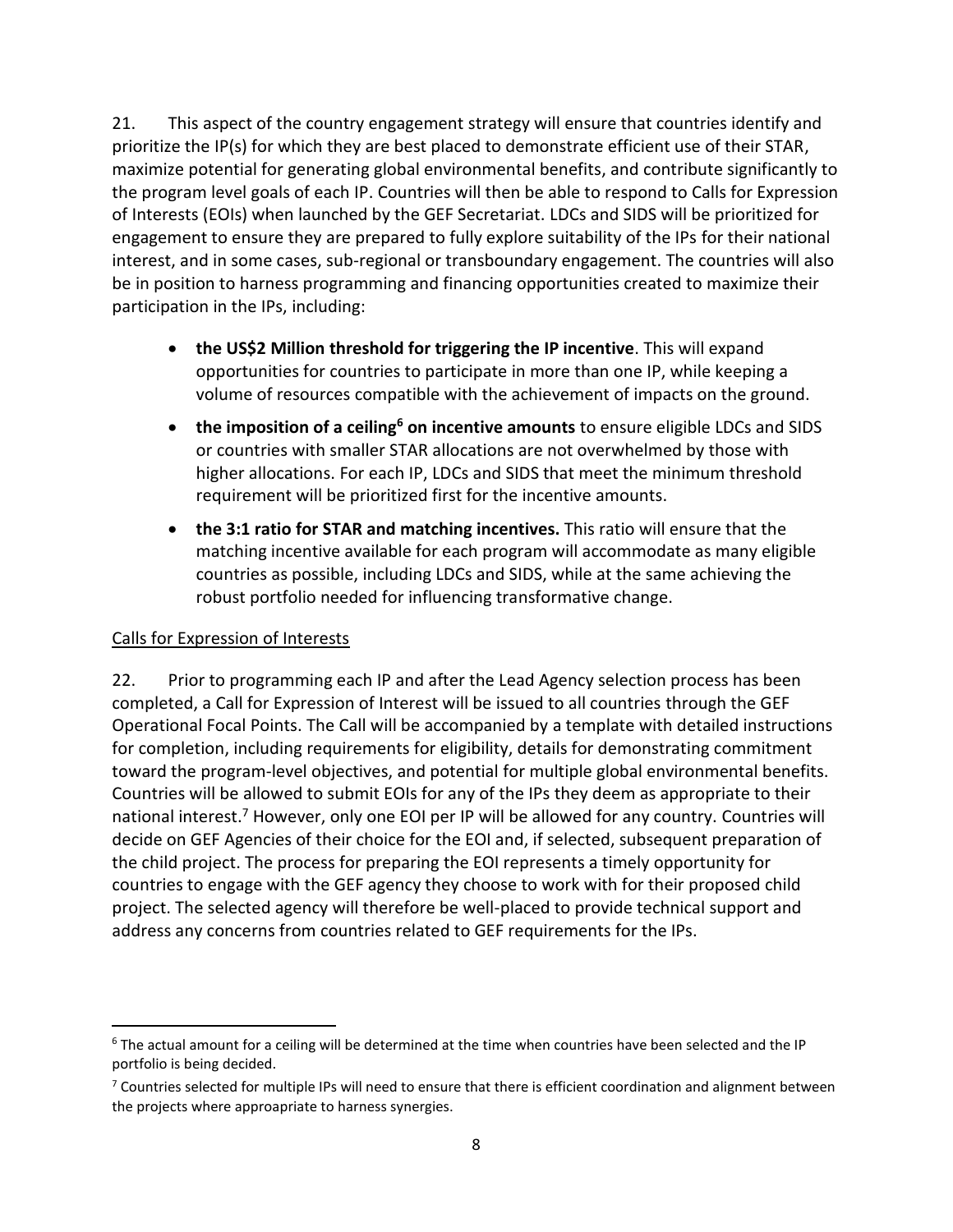23. For the IPs to achieve maximum impact, the EOI review and decision on country selection will initially prioritize criteria that will be defined under each individual IP. In addition, consideration will be given to the following priorities for advancing systems transformation:

- extent of contributions to GEBs,
- integration of cross-cutting themes and levers for transformation,
- potential for financial leverage, and
- commitment to engage with coordination platform.

24. Specific details of what is expected for each of these will accompany the EOI template for the IPs.

25. Countries interested in an IP for which a Call for EOI is launched will have up to one month to complete and submit the template. The template must be signed by the OFP or accompanied by a signed official letter from the OFP. Either the Agency selected by the country or the OFP can submit the completed template to the GEF Secretariat. Specific instructions on this will be included in the Call for EOI.

26. Review of the submitted EOIs and selection of countries will be made by the Secretariat in consultation with the IP Lead Agency, with inputs and recommendations of a review committee that includes representation from STAP and independent expert. To avoid conflict of interest, the Lead Agency for an IP will recuse itself from reviewing any EOI for which it is the Agency selected by the country. Both the Lead Agencies and Agencies selected by countries for country-specific projects are expected to ensure the quality of programs and projects in a way to maximize impacts along the agreed objectives under each of IPs.

27. For IPs where incentive funds are used for programming, countries that are not sufficiently competitive in securing the funds will have the option of aligning their eligible proposal with an IP, provided it is submitted and approved as a standalone project. This alignment will enable the countries to make use of their respective STAR allocations for the standalone project and also benefit from knowledge exchange and learning platform established under the IP. As with child projects under the IP, the standalone project will need to allocate funds to cover participation in the platform during program implementation.

# <span id="page-10-0"></span>**Program Design Process**

28. Countries selected to participate in each IP will work with their respective GEF Agencies to complete and submit a Concept Note Template that outlines the proposed project in accordance with the GEF requirements that will be addressed. This Concept Note can draw from information provided in the EOI and include, amongst others, specific details on how the project will deliver multiple global environmental benefits through the proposed program approach to systems transformation. It will also outline how GEF policies and guidelines on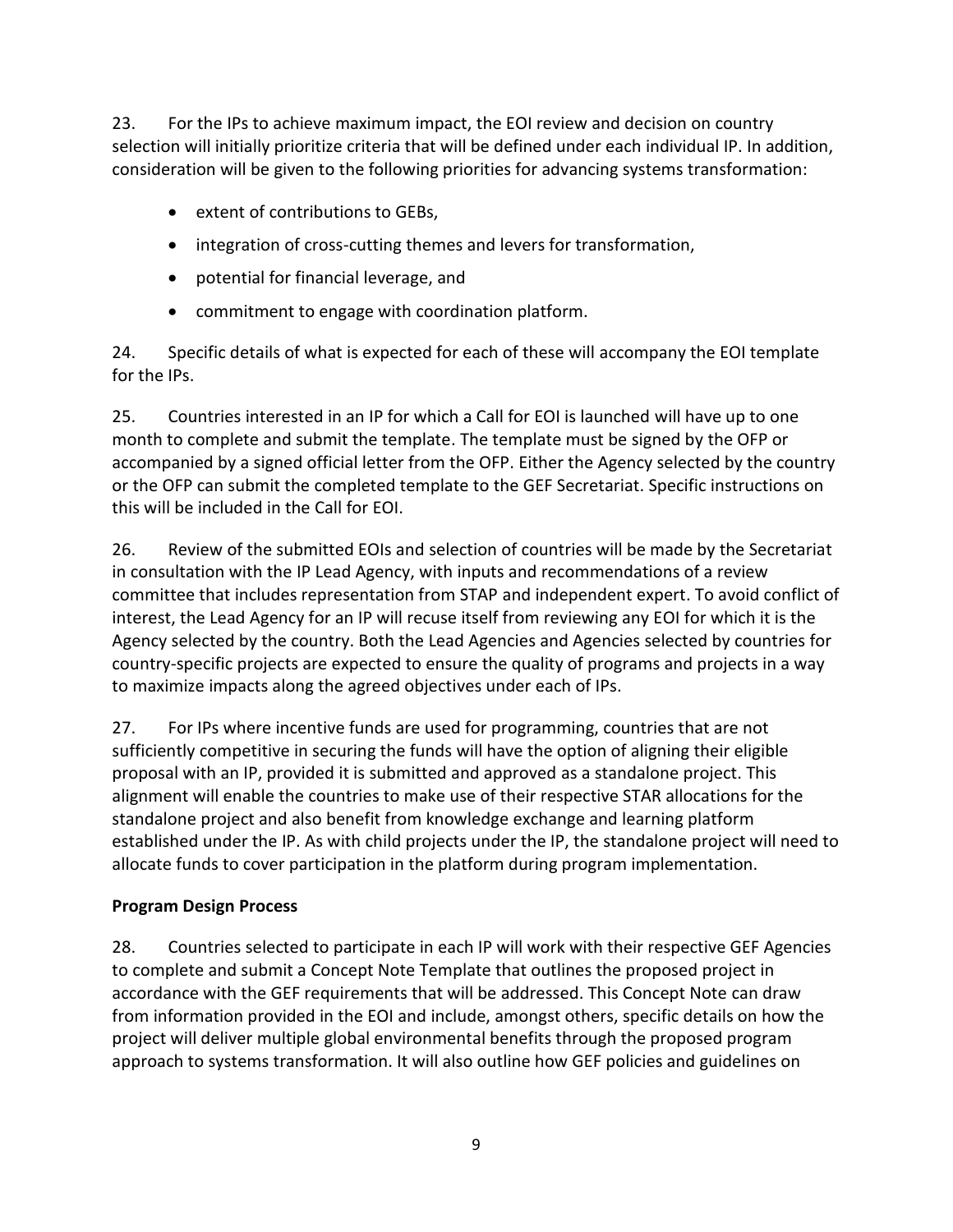Environmental and Social Safeguards, gender equality<sup>8</sup> and stakeholder engagement,<sup>9</sup> and specifically with Indigenous Peoples<sup>10</sup> where such engagement is critical for achieving program goals.

29. The lead agency will be responsible for preparation of the Program Framework Document, which will include a detailed description of the program, theory of change, and results framework. This will serve as basis for subsequent development and design of all child projects, to ensure overall coherence and consistency in delivering the IP. The PFD will include explicit guidance to all participating countries on specific issues that must be addressed during child project design stage.

30. Upon approval of the PFD by the Council, Agencies selected by participating countries, in coordination with the Lead Agency and other participating stakeholders, will proceed with preparing their respective Child Projects for CEO Endorsement/Approval. Consistent with existing policies, and with the expectation that most of them are submitted within the Program Commitment Deadline, all child projects under the IPs will be circulated to Council for review and comment four weeks in advance of CEO endorsement/approval.

<sup>&</sup>lt;sup>8</sup> GEF Policy and Guidelines on Gender Equality,<https://www.thegef.org/documents/gender-equality>

<sup>&</sup>lt;sup>9</sup> GEF Policy and Guidelines on Stakeholder Engagement, [https://www.thegef.org/documents/stakeholder](https://www.thegef.org/documents/stakeholder-engagement)[engagement](https://www.thegef.org/documents/stakeholder-engagement)

 $10$  GEF Policy and Guidelines on Engagement with Indigenous Peoples, <https://www.thegef.org/documents/indigenous-peoples>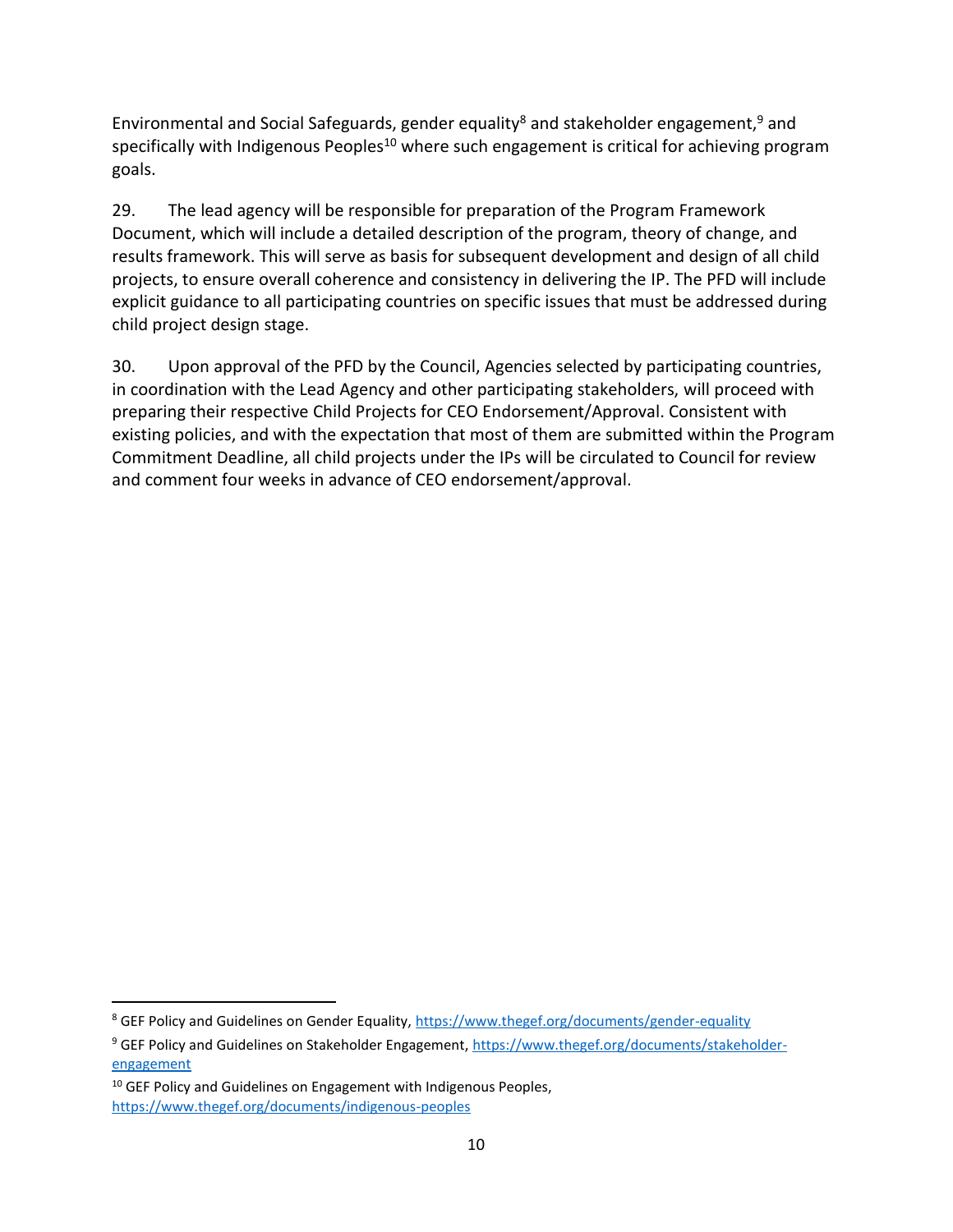#### <span id="page-12-0"></span>**ANNEX I: IP SPECIFIC CRITERIA FOR COUNTRY ELIGIBILITY**

#### *Amazon, Congo, and Critical Forest Biomes Integrated Program*

OBJECTIVE: To invest in the conservation and effective governance of critical forest biomes that sustain the health of the planet and flow of vital ecosystem services that underpin human wellbeing. Because of the three very distinct biome priorities targeted for achieving this objective, it is envisaged that the IP will be delivered through three discrete platforms.

#### SELECTION CRITERIA:

- The Amazon and Congo Basins are prioritized for the program by virtue of their global importance for IFLs, which justifies direct engagement and cooperation of all riparian countries.<sup>11</sup> Basin countries should demonstrate commitment to ambitious policies that will prioritize maintenance of forest integrity, halting deforestation, and restoration of degraded areas. The proposed strategies and policies must explicitly consider both carbon stocks and biodiversity.
- Forests in other regions considered as "critical biomes" for IFLs are based on evidence of globally important biodiversity, high carbon storage and carbon dioxide removal capacity, potential for restoring ecosystem integrity at the regional scale, and high threats. Priority targets include the Indo-Malaya ecoregion, Guinean forests of West Africa, and Mesoamerica. A key criterion for selection of countries in these biomes is the potential to target IFLs across national borders, which requires engagement by all countries involved.
- Evidence of policies that recognize land tenure, access and resource rights, and transparent co-management strategies with IPLCs.
- Baseline information and co-financing opportunities for more transformative actions to safeguard and sustainably use tropical forests, including for creation and effective management of protected areas, sustainable forest management, integrated approaches to tackle drivers of deforestation and forest degradation.
- Evidence of commitment to best practices for protection and governance of IFLs, including models, policies, financial frameworks, information, and social systems.
- Evidence of commitment to engage with neighboring countries where appropriate to increase connectivity of ecosystems in transboundary IFLs and support coordinated management at the regional level.

<sup>11</sup> **Amazon Basin Countries**: Brazil, Colombia, Bolivia, Peru, Suriname, Guyana, Ecuador, and Venezuela **Congo Basin Countries**: Democratic Republic of Congo, Cameroon, Republic of Congo, Gabon, Equatorial Guinea, and Central Africa Republic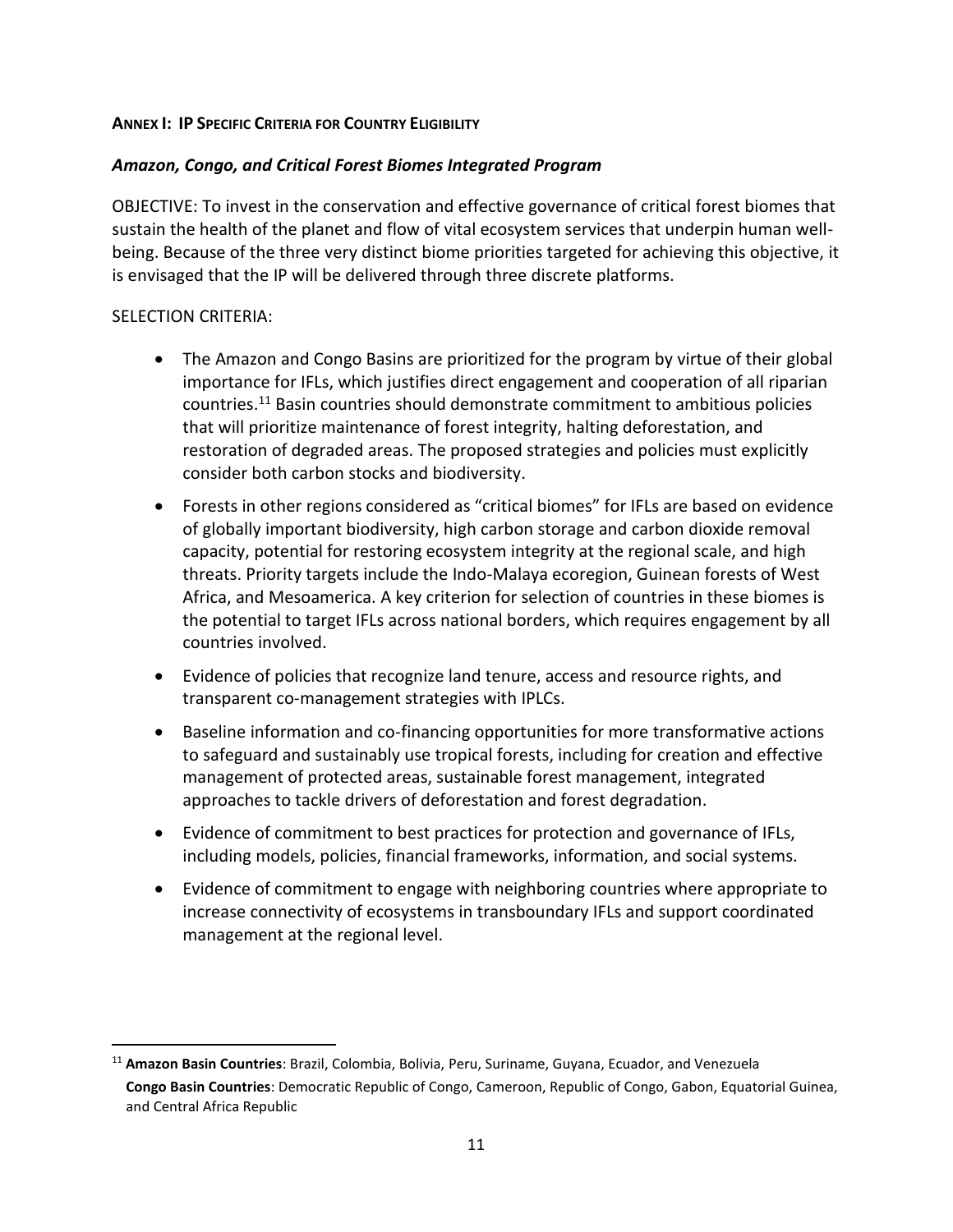### *Blue and Green Islands Integrated Program*

OBJECTIVE: To apply Nature-based Solutions<sup>12</sup> in key ecosystems that support socio-economic development in SIDS countries. This will place nature at the center of human well-being and generate multiple global and local environmental and societal benefits.

SELECTION CRITERIA: All SIDS are eligible to participate in the program, with each country applying upstream activities to address cross-cutting challenges and downstream activities specific to one or more of the sectors that are dominant in their specific contexts. The Program will consider the following criteria for the selection of projects.

- Ability to generate multiple and significant environmental and societal benefits through nature-based solutions across biodiversity, land degradation, chemicals and waste pollution, and climate change mitigation, adaptation, and resilience.
- Countries which can demonstrate one or more of the following:
	- o Clear evidence of the threatened or degraded ecosystems
	- o Intact ecosystems of biodiversity or other GEB significance
	- o Threats to GEBs
- Projects that will build on pilots of the proposed NBS or other existing NBS initiatives to deliver results at a larger scale.
- Demonstrated political will across key ministries/agencies (agriculture, environment, forests, finance, tourism, investment etc.) to engage in integrated and crossministerial approaches at national and sub-national levels for nature-positive development.
- Solid evidence of existing ability to engage and mobilize the private sector with a view to meaningful involvement through investments, application of innovative naturebased solutions and/or involvement in rolling out sustainable finance mechanisms.
- Potential and willingness to engage in multistakeholder partnerships at national, interregional and intra-regional levels across SIDS sub-regions as well as effectively include to include IPLCs, women and youth.
- Opportunities to mobilize both private (domestic and external) and public sector financing.
- Demonstration of innovation in nature-based solutions and the potential to drive transformational change at the national level.

<sup>&</sup>lt;sup>12</sup> Nature-based solutions were defined at UNEA-5 as 'actions to protect, conserve, restore, sustainably use and manage natural or modified terrestrial, freshwater, coastal and marine ecosystems, which address social, economic and environmental challenges effectively and adaptively, while simultaneously providing human wellbeing, ecosystem services and resilience and biodiversity benefits.'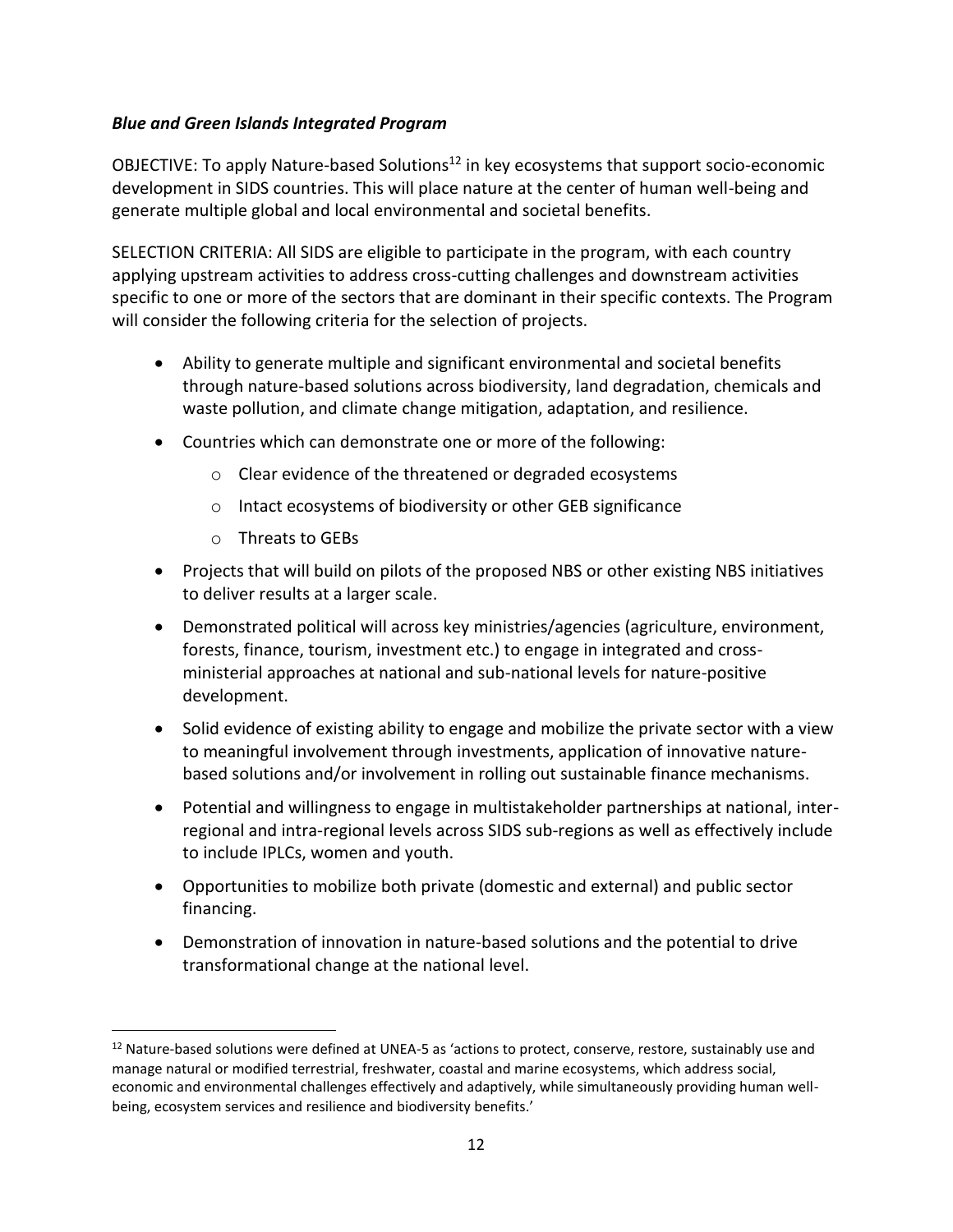### *Circular Solutions to Plastic Pollution Integrated Program*

OBJECTIVE: To catalyze circular economy approaches to reduce plastic production, consumption, and waste in the food and beverage sectors. The IP will include country-specific child projects as well as a limited set of cross-cutting thematic child projects that build on the integrated nature of the IP. As elaborated in the GEF-8 Programming Directions, these projects will focus on sharing best practices and lessons learned among the national projects; fostering collaborations between global plastic consuming corporations (e.g. Nestle, Pepsi, Coca-Cola) and the national projects; establishing guidance, including indicators, on what constitutes "circular plastic-reducing products and services"; establishing transparent tracking mechanisms for the global trade of plastic products; and, raising public and stakeholder awareness circular concepts and solutions.

SELECTION CRITERIA: The Plastics IP will consider all recipient countries seeking to tackle plastic pollution through circular economy solutions. The GEF will prioritize countries that demonstrate potential for achieving transformational change based on the following criteria:

- Contribution to the global state of plastic pollution based on high and escalating levels of virgin plastic production, importation, consumption and/or non-recycled waste
- Opportunity to address multiple global environmental benefits, including reduction of POP and GHG emissions, and improved marine habitats as well as drive socioeconomic benefits, such as greater livelihood options
- Political commitment (e.g., as evidenced by national action plans) to tackling plastic pollution throughout the lifecycle of plastics, including taking measures related to importation, production, consumer behavior tied consumption, collection, recycling, creating demand for recycled materials, and raising public awareness on the need to reduce plastic production and consumption and improve waste management
- Private sector engagement in reducing plastic pollution by major producers of food and beverages in single use plastic packaging (e.g., Nestle, Pepsi, Coca-Cola) and/or by emerging innovators for system change (e.g. refill food packaging systems in a country)
- Creation of public-private, cross-sector, interagency collaborations to mainstream plastic-reducing practices and ensure policy coherence across varying government agencies and business sectors
- Commitment to engage in cross-cutting projects that will foster innovative, systemic change that will provide insight and tools to benefit multiple countries
- Ability of partners to leverage financing from both public resources and private capital to achieve large scale impact; and,
- Engagement in regional and global fora to share and catalyze change beyond national boundaries, such as serving as regional centers of excellence.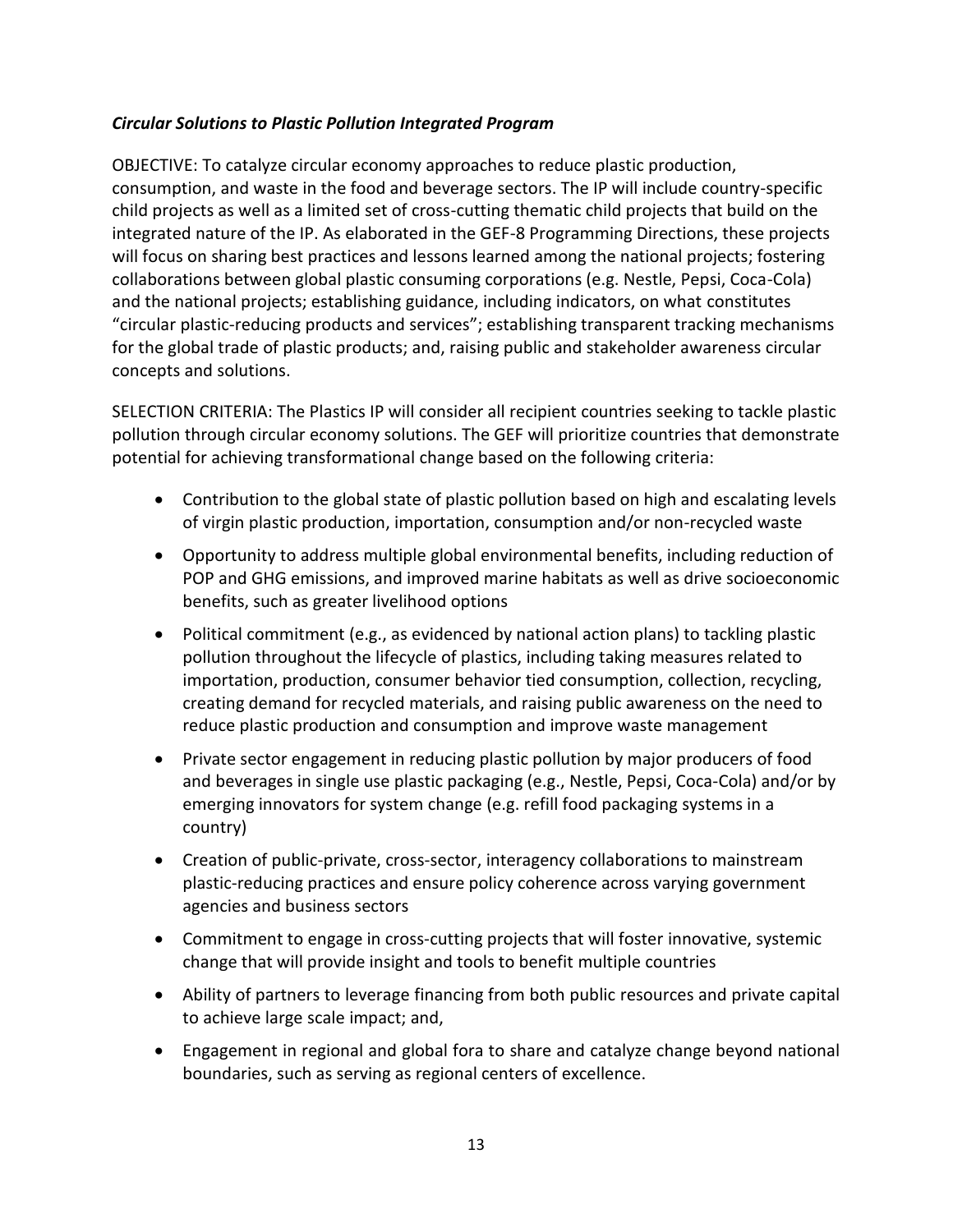### *Clean and Healthy Ocean Integrated Program*

OBJECTIVE: To address hypoxic zones by curbing coastal pollution from agricultural, industrial and municipal sources through infrastructure investments combined with NbS. By limiting nutrient inflow from point and non-point source pollution into the coastal zone, the coastal ecosystem will become richer in biodiversity, which will lead to expansion of the local livelihood opportunities, as coastal ecosystem integrity and resilience increases. The potential of deploying NbS for nutrient run-off and wastewater treatment will provide entry points for local anchoring, engagement and economic opportunities.

#### SELECTION CRITERIA:

- With a focus of 2-3 LMEs, one of which prioritizes the needs of SIDS, this program will target countries contributing to the nutrient load in Large Marine Ecosystems with a ministerially endorsed Strategic Action Programme<sup>13</sup> (SAP), and in which nutrient pollution impacts the formation of hypoxic zones. The IP will consider upstream countries discharging via rivers into the LME.
- Countries that show political leadership and aspire towards cross sectoral collaboration in curbing coastal nutrient pollution, including by advancing NbS solutions that deliver on multiple GEBs and enhanced resiliency.
- Ability of countries and partners to leverage financing (e.g., domestic resources, private capital, loans, grants).
- Innovative approaches with explicit potential for resource reuse and pollution avoidance and potential for upscaling and delivery of multiple global environmental and socio-economic benefits.
- Strategic engagement with stakeholders including the private sector to leverage their expertise and resources for innovation and scalability of sustainable solutions.

 $13$  Note this can include A) upstream countries discharging via rivers into the LME while B) IP activities must align with a signed SAP specific to the LME in question and which showcase commitment at ministerial level.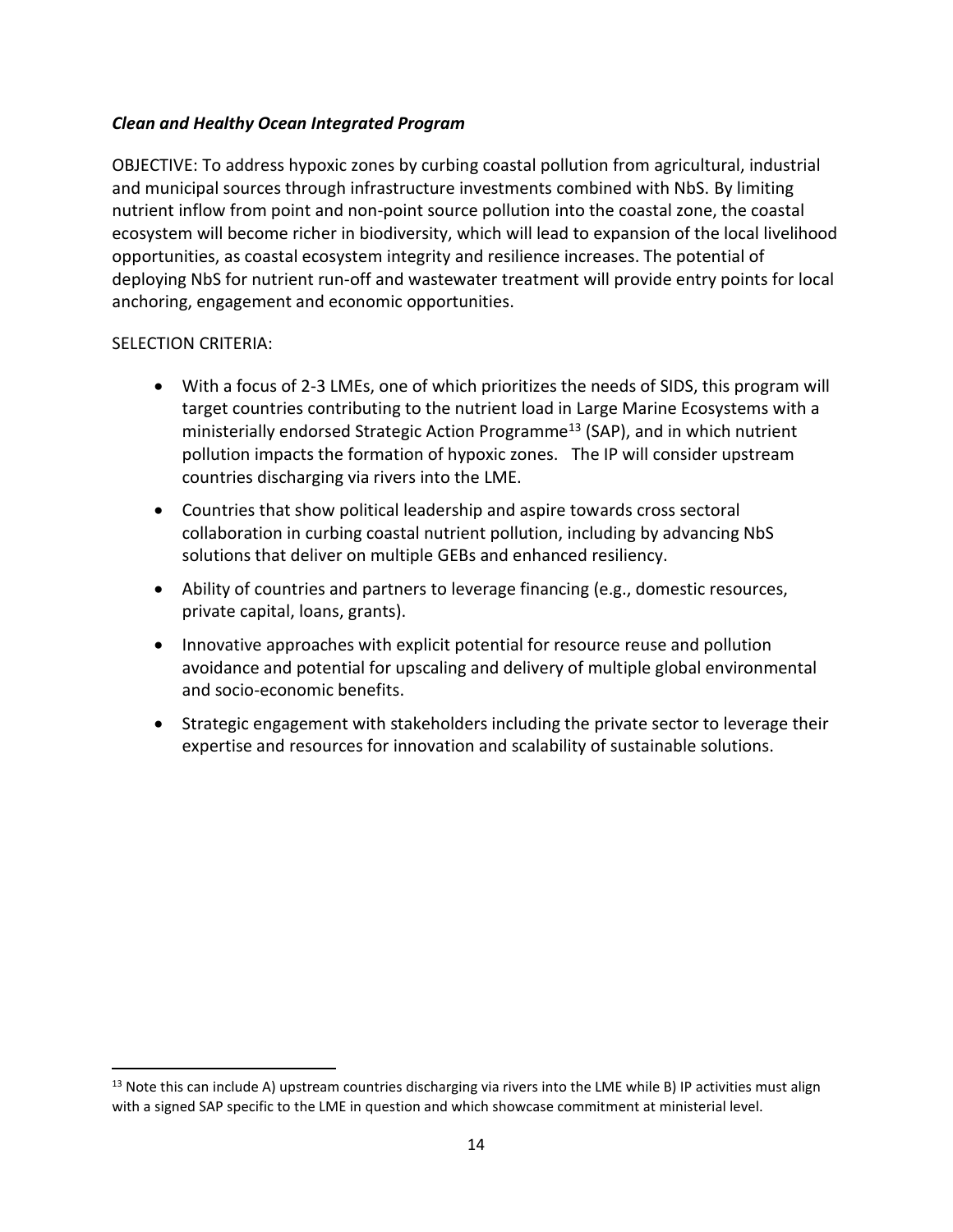### *Ecosystem Restoration Integrated Program*

OBJECTIVE: To generate multiple environmental and socio-economic benefits by applying integrated approaches for restoration of degraded ecosystems. The Program will focus on restoration of ecosystem types with a high potential to generate multiple benefits, such as:

- Converted or degraded ecosystem types and habitats, such as wetlands, peatlands, headwaters and watersheds, estuaries, riverine forests, mangroves, coastal areas, including near-shore coral reefs and seagrass ecosystems, native woodlands, shrub and grasslands, ecological networks and corridors, and steppingstone habitats, using best practices for ecological restoration;<sup>14</sup>
- Degraded natural forest landscapes, drylands, grasslands and pastures, applying a range of best practices and cost-effective interventions such as natural regeneration and assisted natural regeneration to restore ecosystem functions and services; and
- Degraded agro-ecosystems in mosaic landscapes with a high potential for multiple environmental benefits, through investments in sustainable land management, including agro-silvo-pastoral models and agro-ecological diversification, and rangeland restoration.

### SELECTION CRITERIA:

- The contribution to generating multiple GEBs and the desired outcomes for ecosystems, species and genetic diversity, as well as cost-effectiveness, can be enhanced by evidence-based prioritization of the areas to be restored.<sup>15</sup>
- Selection criteria for targeted ecosystems will further consider drivers of degradation, the potential and scale of restoration, including soil properties, landscape features, habitat and species connectivity, and climate stressors and risks. It will thus consider the prospects for multiple benefits in biodiversity, sustainable land management, climate change mitigation and adaptation to support sustainable development and secure livelihoods.
- Investments under the program will be based on existing restoration targets set by countries under the MEAs and will require strong baselines for success such as established relevant multi-stakeholder platforms and partnerships, potential leverage of public and private sector funding, engagement opportunities with the private sector, involvement of local actors and IPLCs, gender equality and women's empowerment, and potential for scaling up.

<sup>&</sup>lt;sup>14</sup> SER 2019. [International Principles and Standards for the Practice of Ecological Restoration, 2](https://www.ser.org/page/SERStandards/International-Standards-for-the-Practice-of-Ecological-Restoration.htm)<sup>nd</sup> edition.

<sup>&</sup>lt;sup>15</sup> Strassburg et al. (2020) have recently proposed an optimization approach based on various criteria that can be applied for this purpose. Strassburg et al. 2020. [Global Priority Areas for Ecosystem Restoration.](https://doi.org/10.1038/s41586-020-2784-9) *[Nature](https://www.nature.com/)* 586, 724– 729.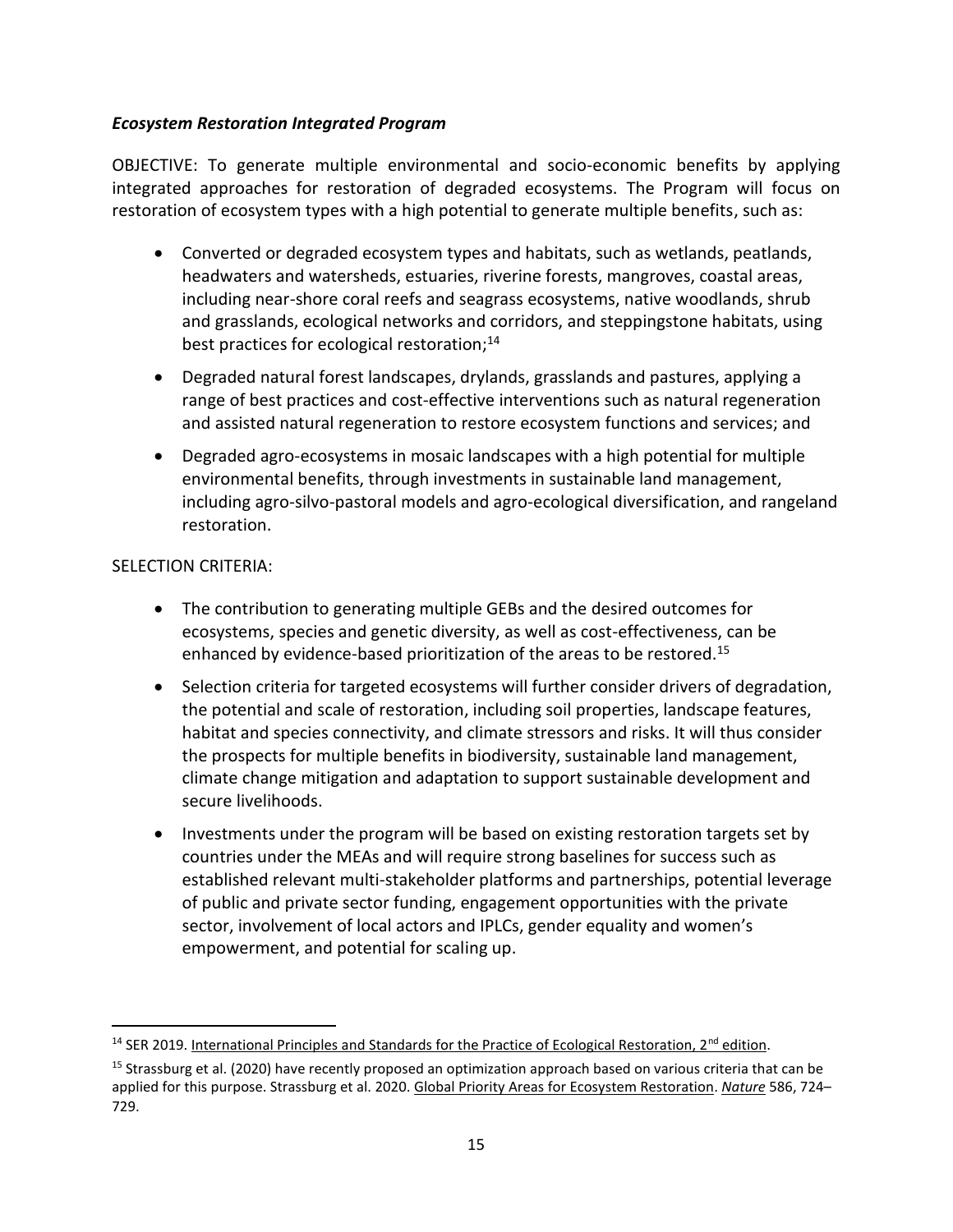## *Elimination of Hazardous Chemicals from Supply Chains Integrated Program*

OBJECTIVE: To prevent chemical pollution from the supply chains of fashion and construction as well as significantly improve the sustainability of these sectors. The program also seeks to create circular and closed loop supply chains in fashion and construction.

SELECTION CRITERIA: The selection criteria for countries and supply chains to be relevant for this program will focus on:

- Countries that can demonstrate the large global environmental benefits for the chemicals and waste focal area.
- Supply chains that have the highest percentage of hazardous chemicals will be prioritized.
- Projects must at a minimum have global environmental benefits for chemicals and waste MEAs and meet multiple global environmental benefits under other MEAs including CBD, UNFCCC and UNCCD.
- Projects that bring together the major private sector partners that are engaged in the supply chain or sub-supply chain.
- Projects that use regenerative design, implement reverse logistics and green procurement as a base component to transform the supply chains.
- Projects that can influence behavioral changes in consumer, private sector, and government to facilitate responsible sourcing of materials and products.
- Countries that have a commitment to greening of supply chains.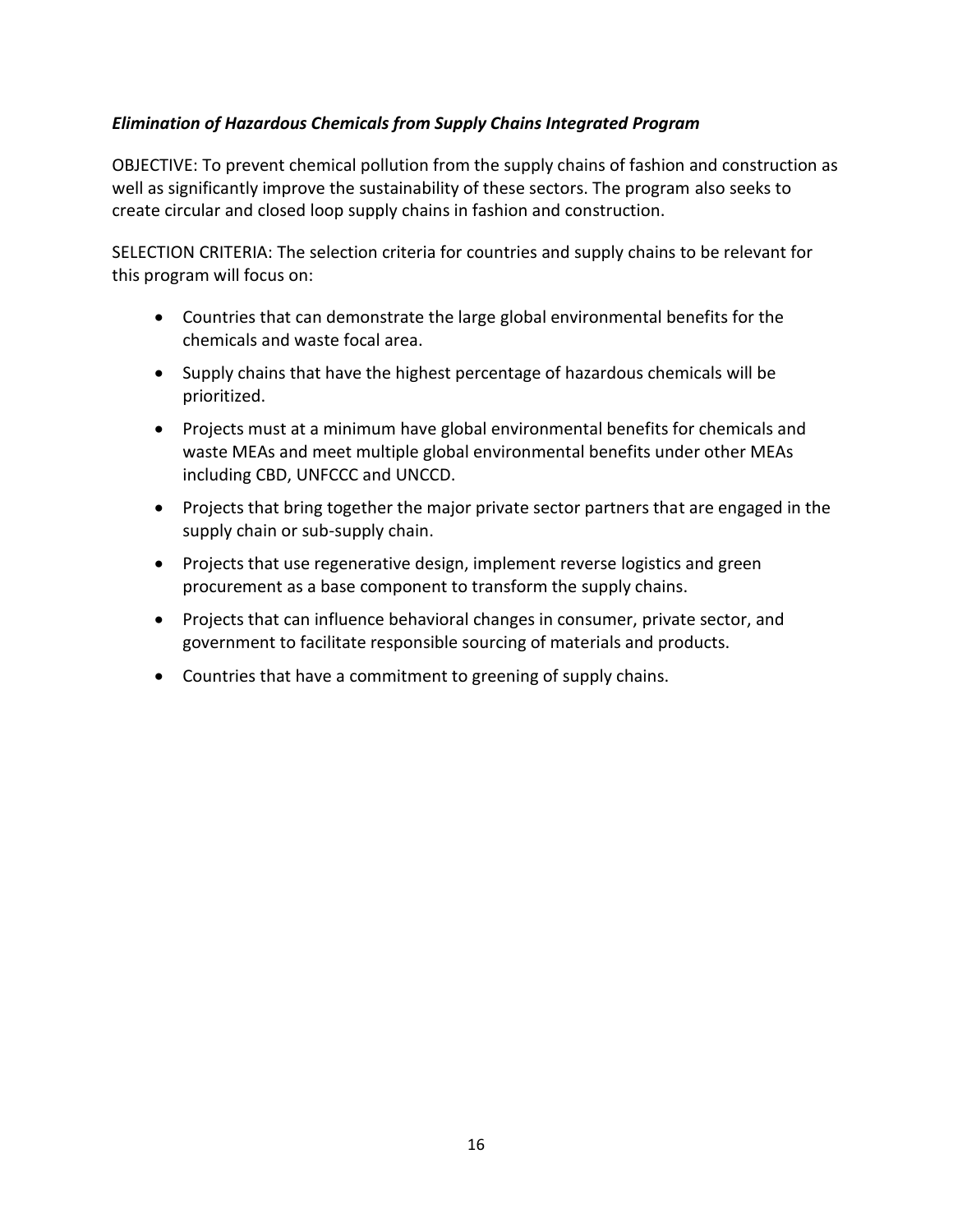### *Food Systems Integrated Program*

OBJECTIVE: To catalyze the transformation to sustainable food systems that are nature positive, resilient, and pollution reduced. The IP will seek to reduce environmental degradation and negative externalities in food production systems (food crops, major agricultural commodities, livestock, and aquaculture) and on the demand side across supply chains.

SELECTION CRITERIA: The Food Systems Integrated Program will consider all recipient countries seeking to catalyze systemic change by delivering integrated solutions that lead to multiple benefits at national, subnational and global scales. The GEF will prioritize countries that demonstrate potential for achieving transformational change based on the following criteria:<sup>16</sup>

- The country strategy should be underpinned by science with clear long-term pathways for how the country's food systems will meet national development needs, generate high impact global environmental benefits at landscape and country level, and contribute globally to Food Systems transformation;
- The enabling policy and regulatory environment are conducive to generating positive results through implementation of the program, including clear opportunities to engender cross-ministerial support (e.g. environment, agriculture, finance, economy, trade, etc.) necessary to address challenges through a 'whole of government' means. This will create opportunities to foster coherence and cross-institutional integration in formulating "enabling" policies and ensure that environmental priorities are mainstreamed at all levels;
- Private sector entities with the ability to have on-the-ground impact are interested and willing partners, including companies and SMEs involved in various stages of the supply chain (producers, aggregators, processors). Partnerships should also be sought on the demand side with multi-national companies, including traders, manufacturers and consumer facing companies, as well as those financing food production;
- Promotion of sustainable and effective agricultural production can be shown to better support women farmers and their rights to the land they cultivate, and strengthen the voice of women at all levels of the food system, including through the backing of women smallholder and women farmers organizations, business networks, workers unions, and consumer organizations;
- Results from smallholder, farm and landscape can be reasonably sustained and converted into larger scale impact at subnational and national levels. Such scaling is necessary so that positive results generated by an on-ground intervention do not simply lead to poor practice shifting to a different landscape or region, thus generating negative environmental impact (e.g. deforestation, increased GHG emissions, ecosystem degradation, etc) 'leakage' from one place to another. This is

<sup>&</sup>lt;sup>16</sup> Please refer to STAP's transformation brief (https://stapgef.org/sites/default/files/2021-06/Achieving [transformation through GEF investments -](https://stapgef.org/sites/default/files/2021-06/Achieving%20transformation%20through%20GEF%20investments%20-%20FINAL_0.pdf) FINAL\_0.pdf)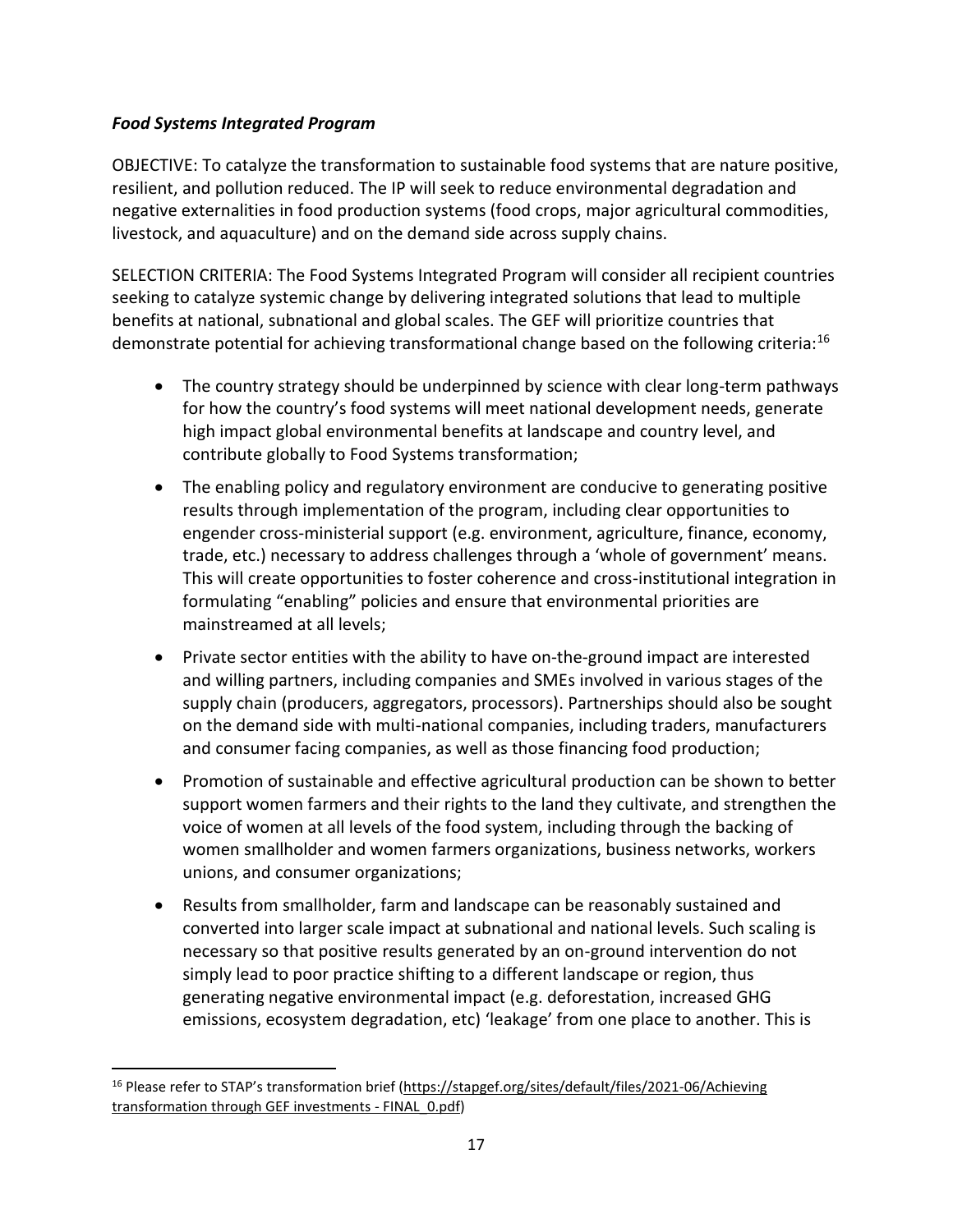key to both generating significant global environmental benefits and ensuring net contribution to global food systems transformation;

- Strong safeguards are in place or can be developed to ensure that the techniques applied do not increase likelihood of negative environmental impacts, or leakage;
- Ability to adopt food systems value chain approaches that recognize the risks of environmental impacts and zoonotic pathogen transmission, including potentially from livestock production, in order to mitigate and manage *Healthy Planet, Healthy People* risks and reduce environmental impacts;
- Willingness to factor crop and systems resilience and prevention, reduction, and reuse of food waste along the length of the food systems value chain, including the potential for scaling-up innovations that will increase efficiency from farm to fork.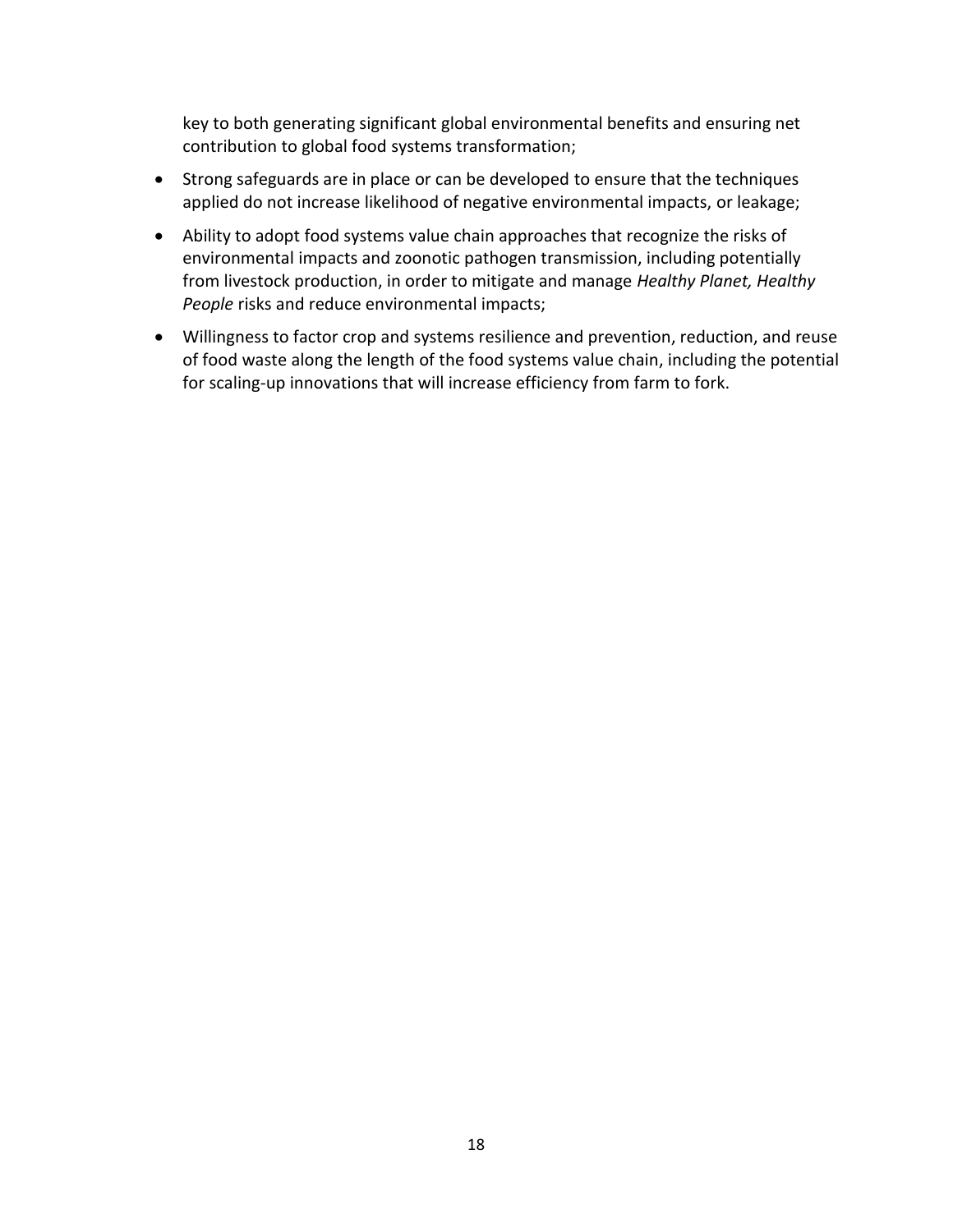### *Greening Transportation Infrastructure Development Integrated Program*

OBJECTIVE: To enable countries to develop portfolios of transportation infrastructure projects at national or land/seascape levels that build in sustainability from inception. To maximize global environmental benefits, the program will focus on built transportation infrastructure likely to create the greatest harm—or nature-based infrastructure solutions with the greatest potential benefit—in areas of high biodiversity and potential for greenhouse gas emission reductions and/or contributions to climate resilience, and threat of land degradation, based on the latest global science.

SELECTION CRITERIA: Priority infrastructure investments for attention under the program will include roads, rail, and ports. Interest is expected from countries that have:

- Desire and political will to apply the approach;
- Historical engagement with the theme (*working on upstream policies that create enabling conditions for sustainable infrastructure and/or biodiversity mainstreaming in sectors like forestry, agriculture, fisheries, tourism, extractive industries)*. This could include ongoing work with development banks, private banks, or the NGO sector which has created a baseline upon which the project could build;
- Large-scale transportation infrastructure investment aspirations in the sub-sectors of greatest impact: Roads, railroads, and ports;
- Intact habitats providing high biodiversity and/or climate benefits in areas where infrastructure could possibly be placed (high potential for maintenance of GEBs and avoided loss of GEBs).
- Demonstrated country capacity in developing and implementing successful biodiversity mainstreaming policy initiatives with GEF or other support.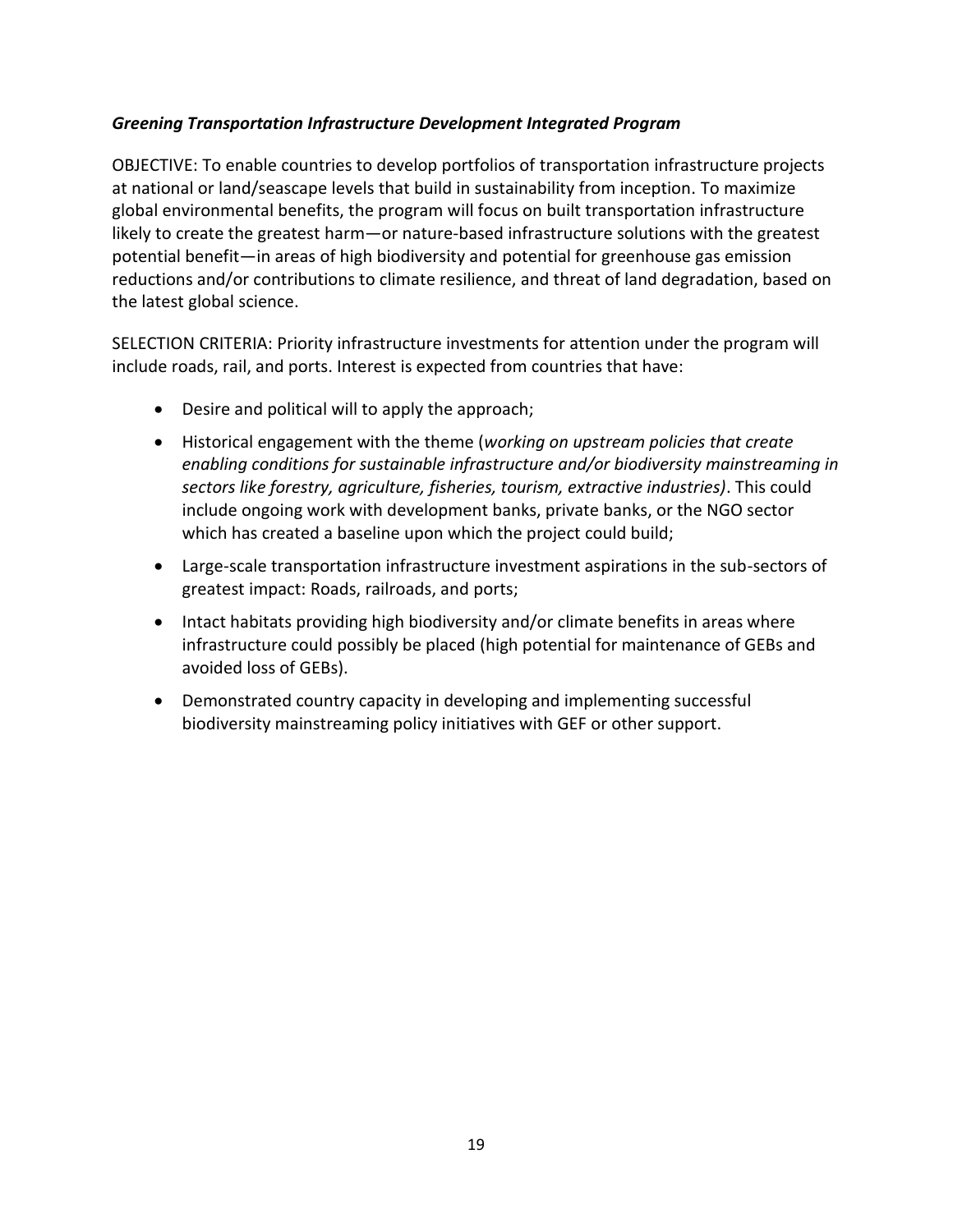### *Net-Zero Nature-Positive Accelerator Integrated Program*

OBJECTIVE: To accelerate implementation of nature positive, net-zero pathways by investing in nature and new technologies. The IP aims to push the ambition of national climate plans beyond the current levels and contribute to closing the gap that currently exist between the expected combined impacts of adopted national policies and the well-below 2 C degrees path enshrined in the Paris Agreement. Building on the consideration that the climate change and biodiversity loss impact human societies in a deeply interlinked fashion, and the fact that bold solutions that integrate environmental and societal objectives are required, the IP will support investments that fully incorporate nature-positive climate strategies.

SELECTION CRITERIA: The NZNP Integrated Program will consider submissions from all GEF recipient countries seeking to catalyze systemic change towards the program's objectives. The GEF will prioritize national project proposals that demonstrate potential for achieving transformational change based on the following criteria:<sup>17</sup>

- Commitment to long term deep decarbonization action consistent with the ultimate objectives of the Paris Agreement. Several aspects will be considered to assess this, including for instance whether the country has (in order of priority): (i) adopted an NDC that is aligned with a net-zero path to be reached around 2050; (ii) adopted an around 2050 net-zero target or long-term strategy (outside the NDC); and/or (iii) made commitments or announced intention to adopt a net-zero target/LTS at highest levels of political representation.
- Potential of the proposal to effectively integrate nature-positive practices and approaches, including biodiversity and land restoration, into climate mitigation and net-zero plans.
- Potential of the proposal to generate global environmental benefits at scale.
- Evidence of strong willingness to engage at the highest level of policy decision-making.
- Direct participation in the project governance of multiple line ministries relevant to long-term planning for nature-positive net-zero goals, including the ministry of finance.
- Potential of the proposal to engage with and mobilize private sector actors, leverage co-financing and spur investments at scale for the downstream components of each national project.
- Commitment to ensure a broad national stakeholder consultation to ensure wide acceptance and sustainability of the proposed interventions including the impacts on women and girls.

<sup>&</sup>lt;sup>17</sup> Please refer to STAP's transformation brief (https://stapgef.org/sites/default/files/2021-06/Achieving [transformation through GEF investments -](https://stapgef.org/sites/default/files/2021-06/Achieving%20transformation%20through%20GEF%20investments%20-%20FINAL_0.pdf) FINAL\_0.pdf)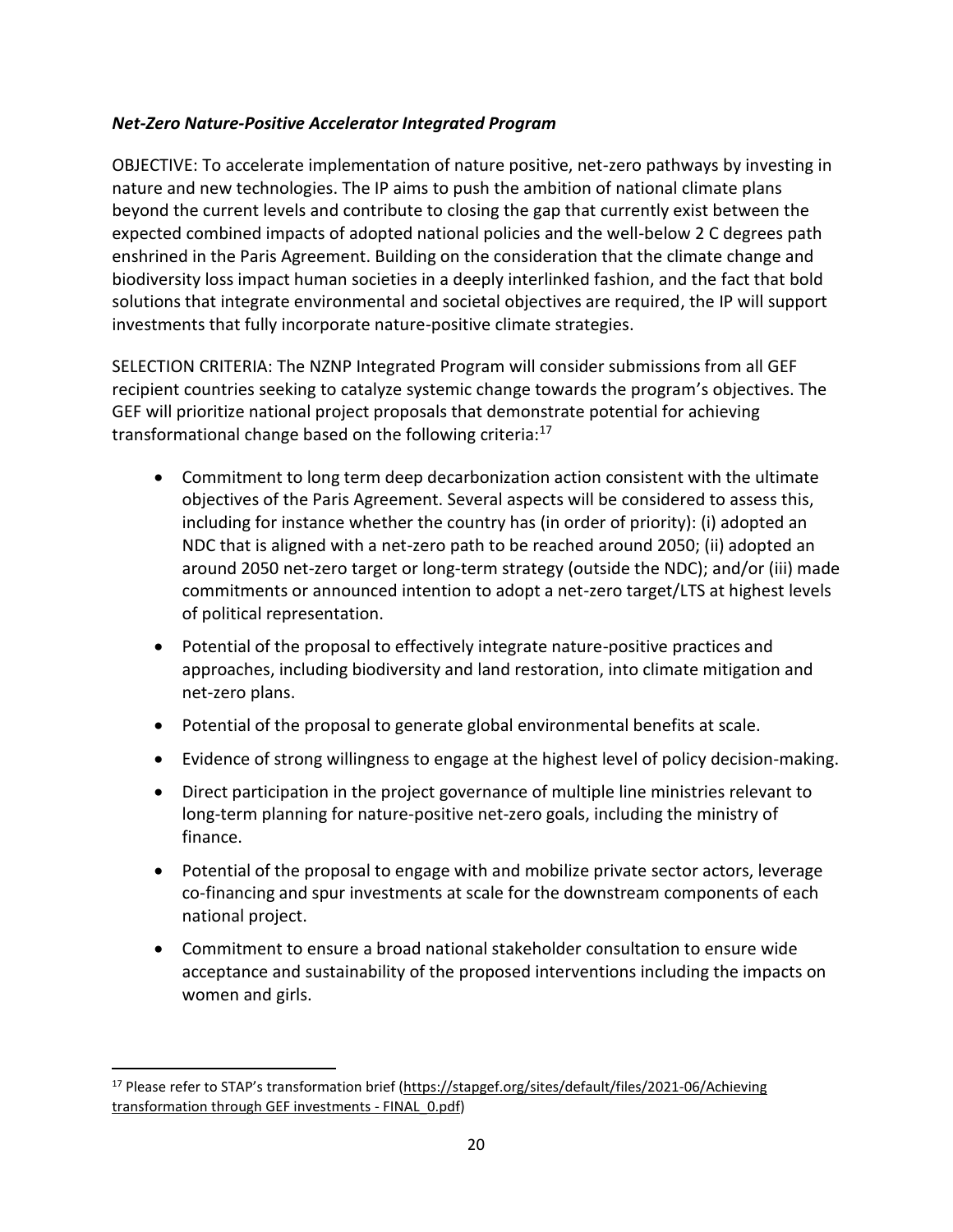- Consideration of measures to promote behavioral change compatible with naturepositive net-zero goals including, for instance, with respect to dietary and mobility habits.
- In addition, the final selection of countries will also take into consideration the need to reflect participation of different groups of countries (SIDS, LDCs, middle income), to maximize the opportunities for knowledge management and dissemination for each of such group.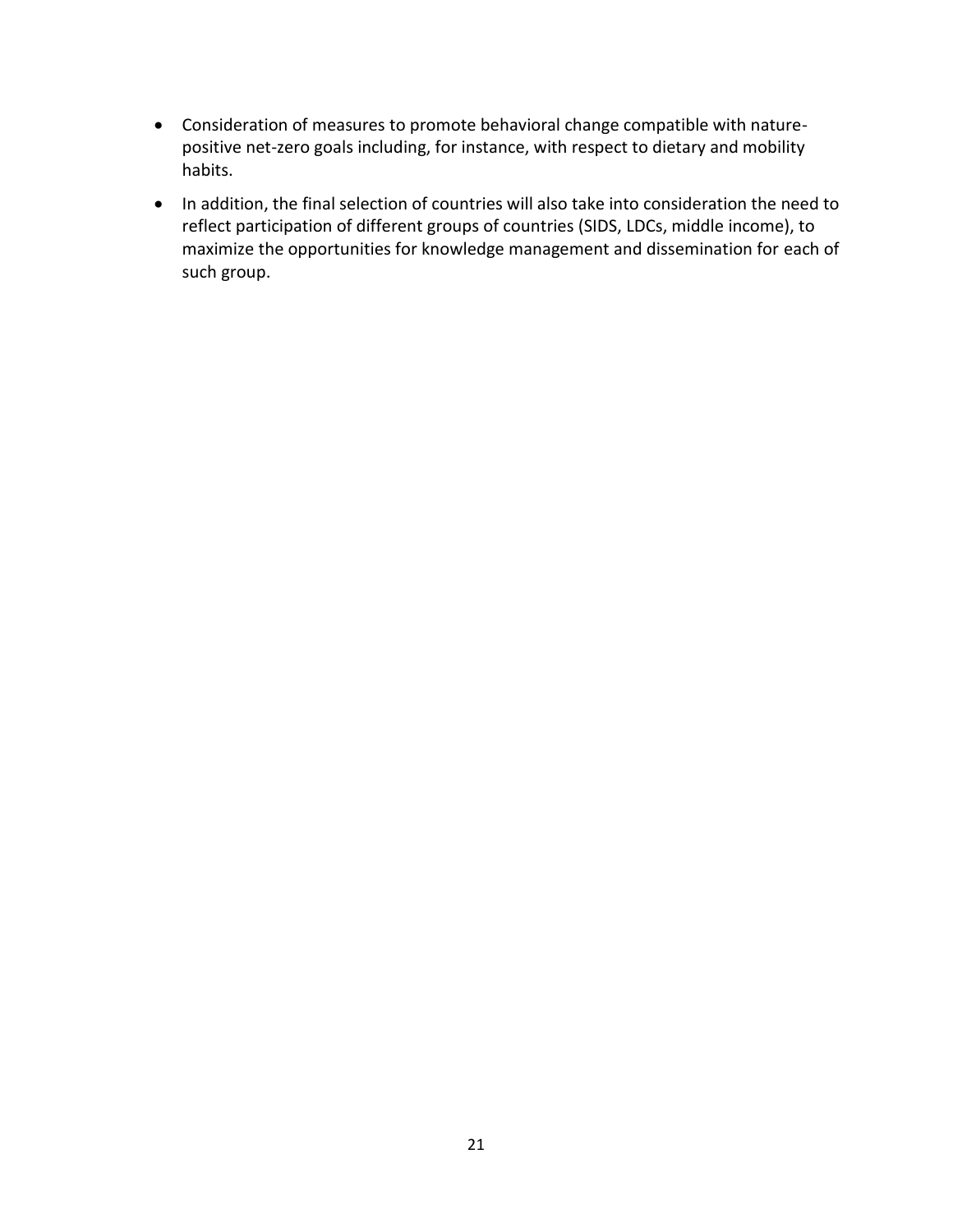### *Sustainable Cities Integrated Program*

OBJECTIVE: To advance the integrated urban and territorial planning and implementation with a focus on developing innovative sustainability solutions and creating an enabling environment to deliver large scale climate, biodiversity, resilience, and inclusion benefits.

SELECTION CRITERIA: The Sustainable Cities Integrated Program will consider the following criteria for the selection of cities and projects:

- Cities in highly urbanized or rapidly urbanizing regions, especially in LDCs and SIDS where the integrated approach to urban sustainability can be adopted to tackle environmental degradation (GHG emissions, biodiversity loss, land degradation and pollution).
- Demonstrated political leadership, cross sectoral collaboration and whole of government approach by countries and cities towards tackling environmental degradation
- Ability of cities and partners to leverage financing from both domestic resources and private capital, to achieve large scale impact.
- Integrated, systems based and innovative project approaches with explicit and clear entry points for delivering multiple global environmental benefits through the program.
- National and/or local level policies and governance models that create an enabling environment for achieving global environmental benefits targets in relation to MEAs and avoid negative subsidies which contribute to environmental degradation in cities.
- Potential to deliver key socio-economic co-benefits such as increasing resilience and inclusion and reducing air pollution.
- Strategic engagement with multiple stakeholders including the private sector and civil society to leverage their expertise and resources for innovation and scalability of sustainability solutions. Participation of cities in the global platform for knowledge exchange and learning.